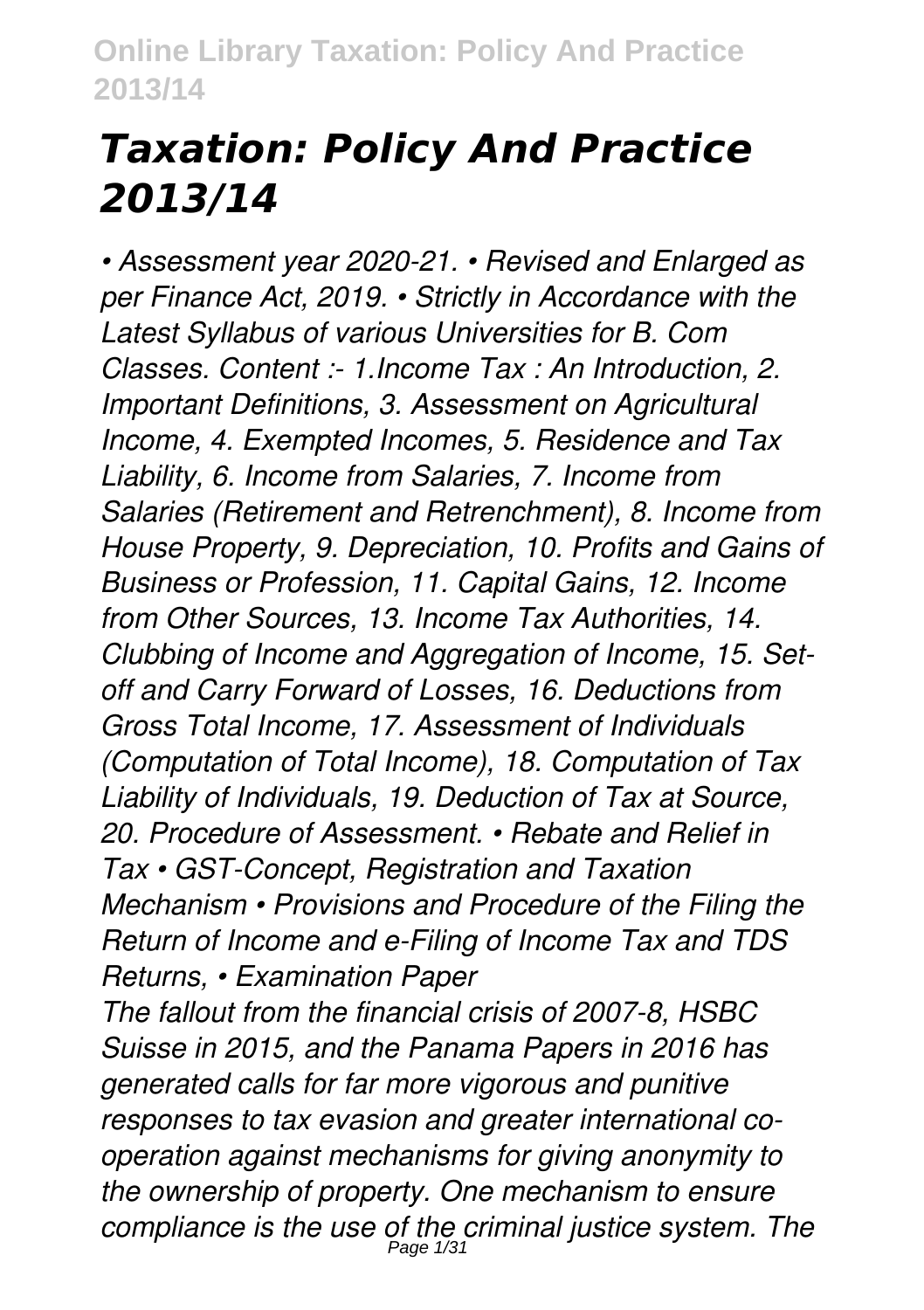*announcement in 2013 by the then Director of Public Prosecutions, Keir Starmer, of a policy of increasing rates of prosecution for tax evasion raised squarely the issue of whether increased involvement of criminal law and criminal justice in tax evasion would be justifiable or not. The relationship between tax evasion and the proceeds of crime is taking on increasing importance: treating the 'proceeds of criminal tax evasion' as falling within the 'proceeds of crime' regime inevitably expands the scope of both. In this book, Peter Alldridge considers the development of the offences and the relationship between tax evasion offences and other criminal offences; the relevant rules of evidence; prosecution structures, decision-making processes, and alternatives to prosecution. Specific topics include offshore evasion and the relationship of tax evasion with other crimes and aspects of the criminal justice system. A topical and lively discussion of a heated debate.*

*This tax planning guide is designed to provide an invaluable source of money-saving advice for* $\tilde{A}^2$ anyone *who advises or runs a family or owner-managed company in the UK. The book examines a wide variety of tax planning matters from the viewpoint of the company, its working and non-working shareholders, and its employees. This fully updated new edition contains effective strategies for dealing with particular problems and opportunities for UK family and owner-managed companies, including: extracting funds \* remuneration strategies \* benefits and expenses \* succession planning and passing on the company \* selling and winding up the company \* reorganizing shares and trading activities*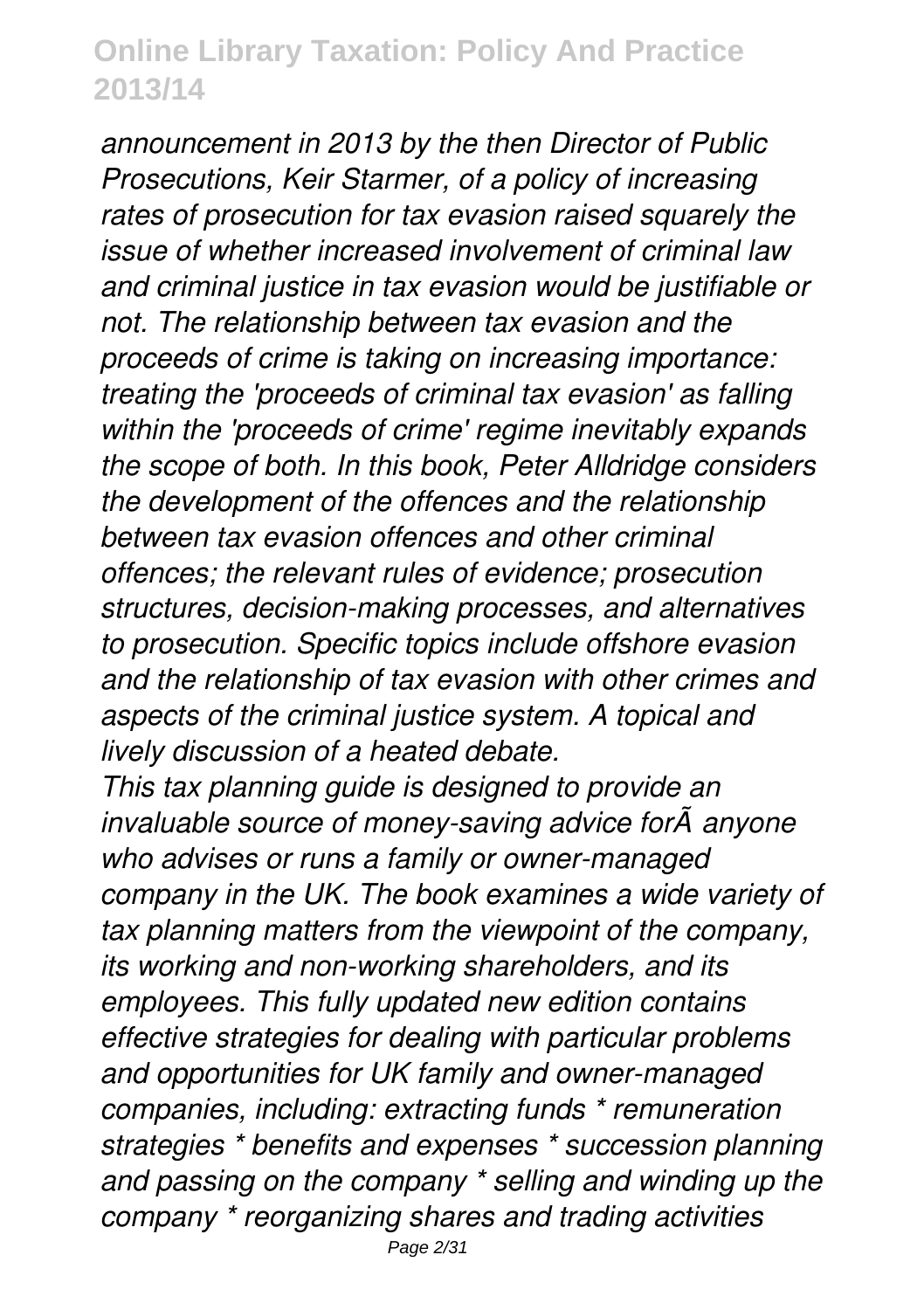*(including share buybacks) \* dividend strategies \* employee share schemes and pension scheme strategies. The 2013/14 edition contains the very latest tax planning strategies and demonstrates how to keep tax liabilities to a minimum. It is fully updated to the UK's latest Finance Act. Worked examples illustrate complex points throughout, and each chapter concludes with useful checklists of planning points referring to the tax position of different parties.*

*The law touches almost every aspect of the relationship between employers and their employees. Hundreds of articles are written every year about legal developments that impact this relationship. This book is a compilation of the best of these articles that were written between March 1, 2013, and February 28, 2014. This time frame was selected because it includes end-of-year articles that review key changes in the law during 2013 and beginning-of-year articles that cover trends and action items for 2014. The articles in this collection were written by leading US employment law experts. In selecting these articles, the goal was to include articles that are concise, clearly-written, practical, and relevant to the responsibilities of business owners, managers, and human resource professionals—and to their legal advisors. The result is a mixture of two types of articles. Some articles focus on fundamental, recurring legal concerns. These include, for example, articles on employer responsibilities relating to holiday activities, offduty conduct, record keeping, reductions in force, retaliation, seasonal workers, severance agreements, trade secrets, and workplace violence. Other articles*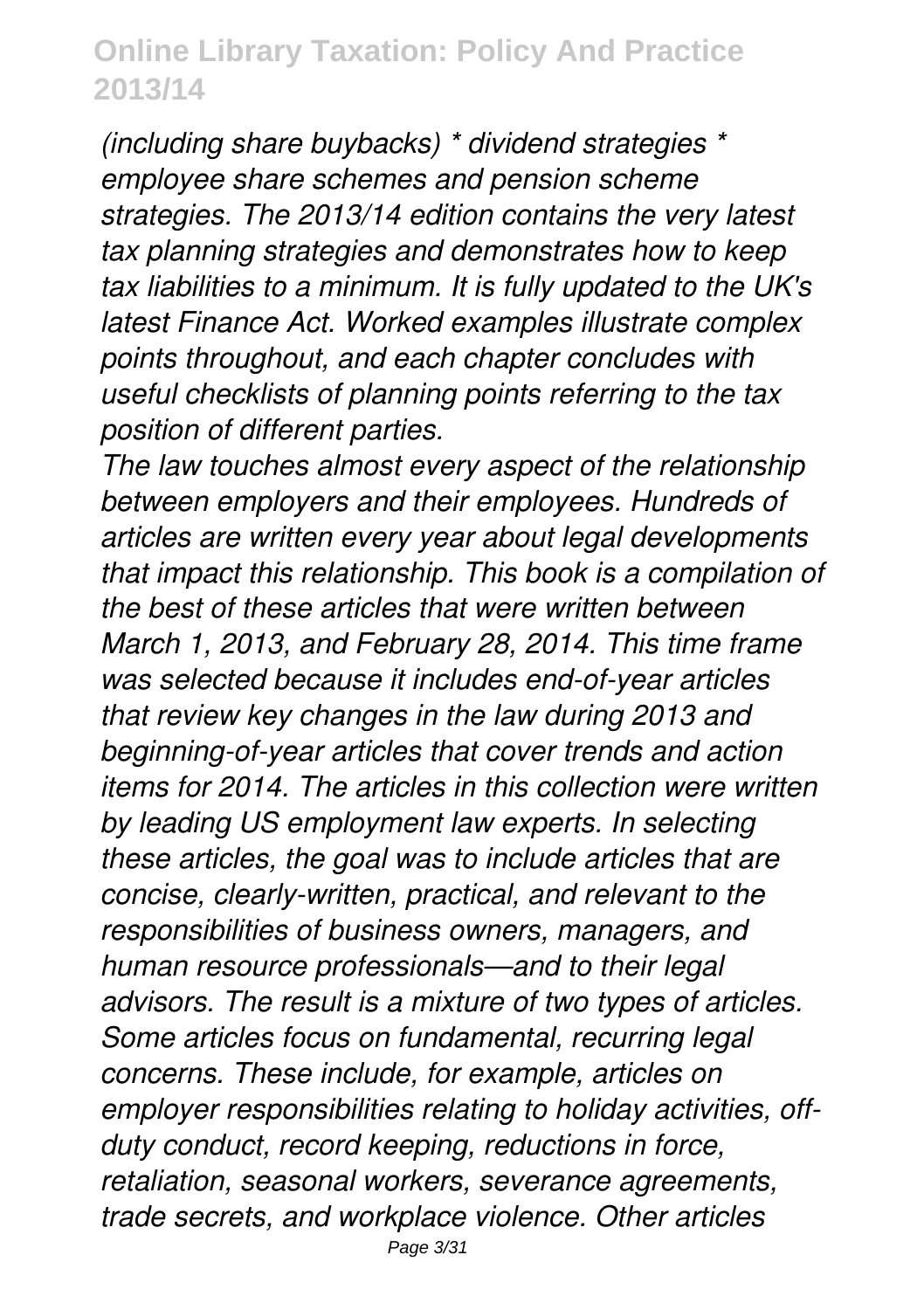*address issues that have recently received national attention as a result of changes in the business and legal environment. These include articles on employer responsibilities relating to criminal background checks, Bring Your Own Device policies, workplace bullying, electronic communications, "leaning in," obesity, social media, telecommuting, and workplace wellness programs. The articles are organized into four groupings. The first group ("Opening Test") will test whether you have a sound understanding of employers' legal responsibilities. The second group ("Broad Coverage") includes review articles that summarize legal developments in 2013 and agendas for 2014. Articles in the third group ("Global Concerns") address US employers' increasing concerns with the legal environment outside the United States. The fourth group of articles ("Specific Topics") comprises most of the book and covers specific topics relating to ongoing and emerging legal responsibilities of employers. We hope that the resources in this book will help you achieve business success in a responsible manner. Core Tax Annuals 2017/18 Full Set Sixth Review Under the Policy Support Instrument, Second Review Under the Stand-by Credit Facility Arrangement, and Request for Modification of Performance Criteria—Staff Report; Press Release on the Executive Board Discussion; and Statement by the Executive Director for Tanzania Interim Report, Fourth Report of Session 2013-14, Report, Together with Formal Minutes, Oral and Written Evidence*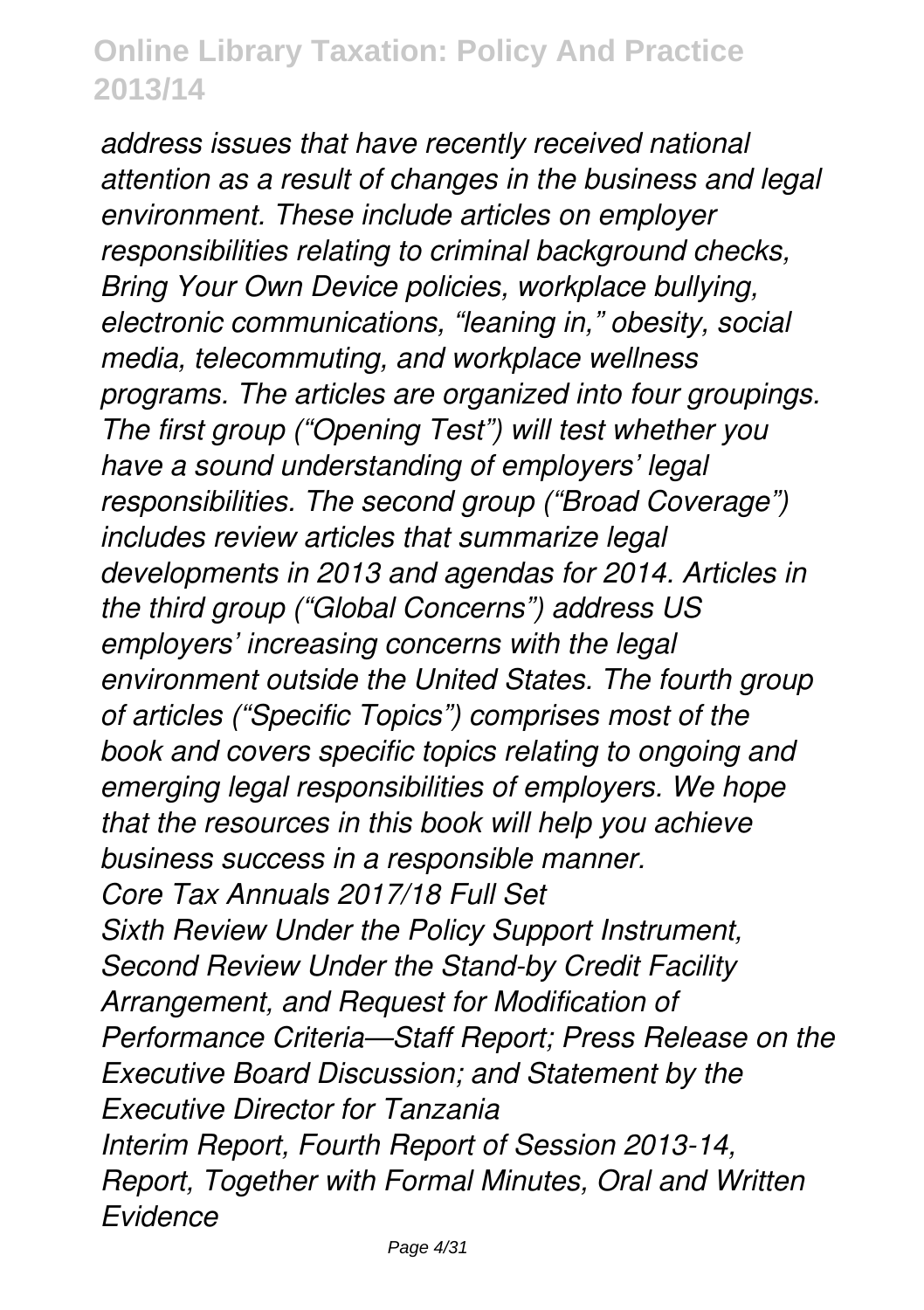#### *SBPD Publications Zurich Tax Handbook 2013-14*

*Income Tax Law & Practice (Assessment Year 2021-22)* Main Highlights of Finance Act, 2021 1. Income Tax-An Introduction, 2. Important Definations, 3. Assessment on Agricultural Income, 4. Exemptes Income, 5. Residence and Tax Liability, 6. Income from Salaries, 7. Income From Salaries (Retirement and Retrenchment), 8. Income From House Property, 9. Depreciation, 10. Profit and ganis of Business or profession, 11.capital Gains, 12. Income From Other Sources, 13. Income tax Authorities, 14. Clubbing of income and Aggregation of Income, 15. Set-off and Carry Forward of Losses, 16. Deduction From Gross Total Income, 17. Assesment of Individulas (Computation of Total Income), 18.

Computation of Tax Liability of Individuals, 19. Deduction of Taxes at Sources, 20. Procedure of Assessment, 21. Penalties, Offenecs and Prossecutions, 22. Appeal and Revison, 23. Tax - Planning, 24. Recovery and Refunds of Taxs, 25. Advance Payment of Tax, 26. Assessment of Hindu Undivided Family and Computation of Tax Liability, 27. Assessment of Firm and Association of Persons and Computation of tax Liability, Rebate and Relief in Tax Supreme Court Leading Cases Provisomns and Procedure of Filing the Return of Income and e-Filing of Income Tax and TDS Returns. Consolidates the following legislation to 1 January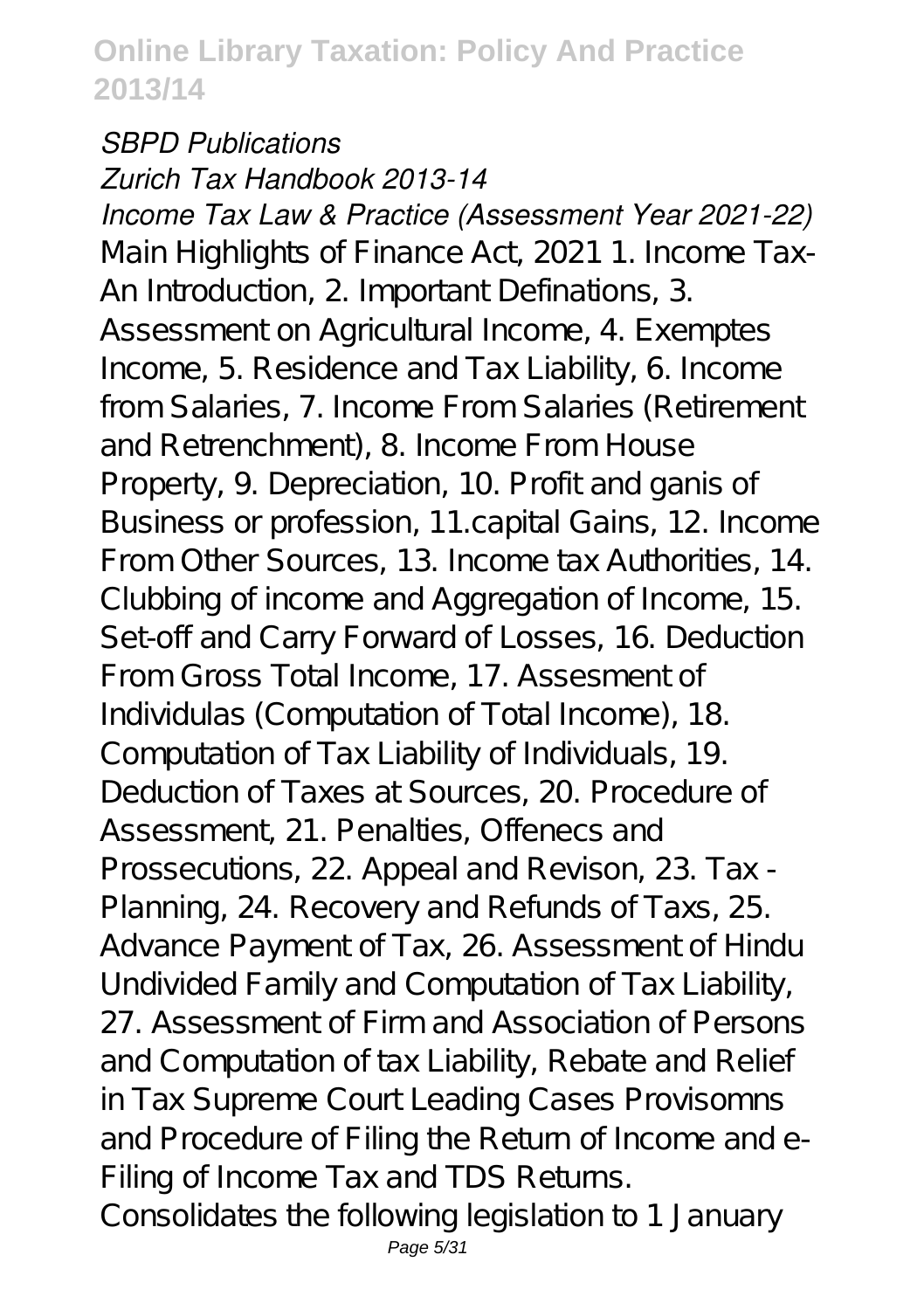2013: Tax Administration Act 1994; Taxation Review Authorities Act 1994; Stamp and Cheque Duties Act 1971 (Pt VIB only: approved issuer levy provisions); International Tax Agreements. A comprehensive summary of amendments, detailed history notes and indexes are included.

House of Lords - Economic Affairs Committee: The Draft Finance Bill 2014 - HL 146The Stationery Office

Tanzania's economic growth continues to be buoyant. The planned monetary policy tightening is aimed at entrenching gradual disinflation. Executive Directors recommend further enhancing the degree of exchange rate flexibility, and the fiscal deficit reduction envisaged in the draft budget is welcomed. Implementation of the structural reform agenda needs to be reinvigorated. Although the mediumterm outlook remains strong, short-term risks to the program are foreseen. There is progress in areas including health, higher education enrollment, and revenue collection, but challenges in poverty reduction remain.

Law and Practice, 2016-17 Edition

Taxation

Fiscal Monitor, October 2013

Direct Taxes Law And Practice (Assessment Year 2021-22) - SBPD Publications

Income Tax Law & Practice with GST Dr. R. K. Jain (25th Edition A.Y. 2020-21) Page 6/31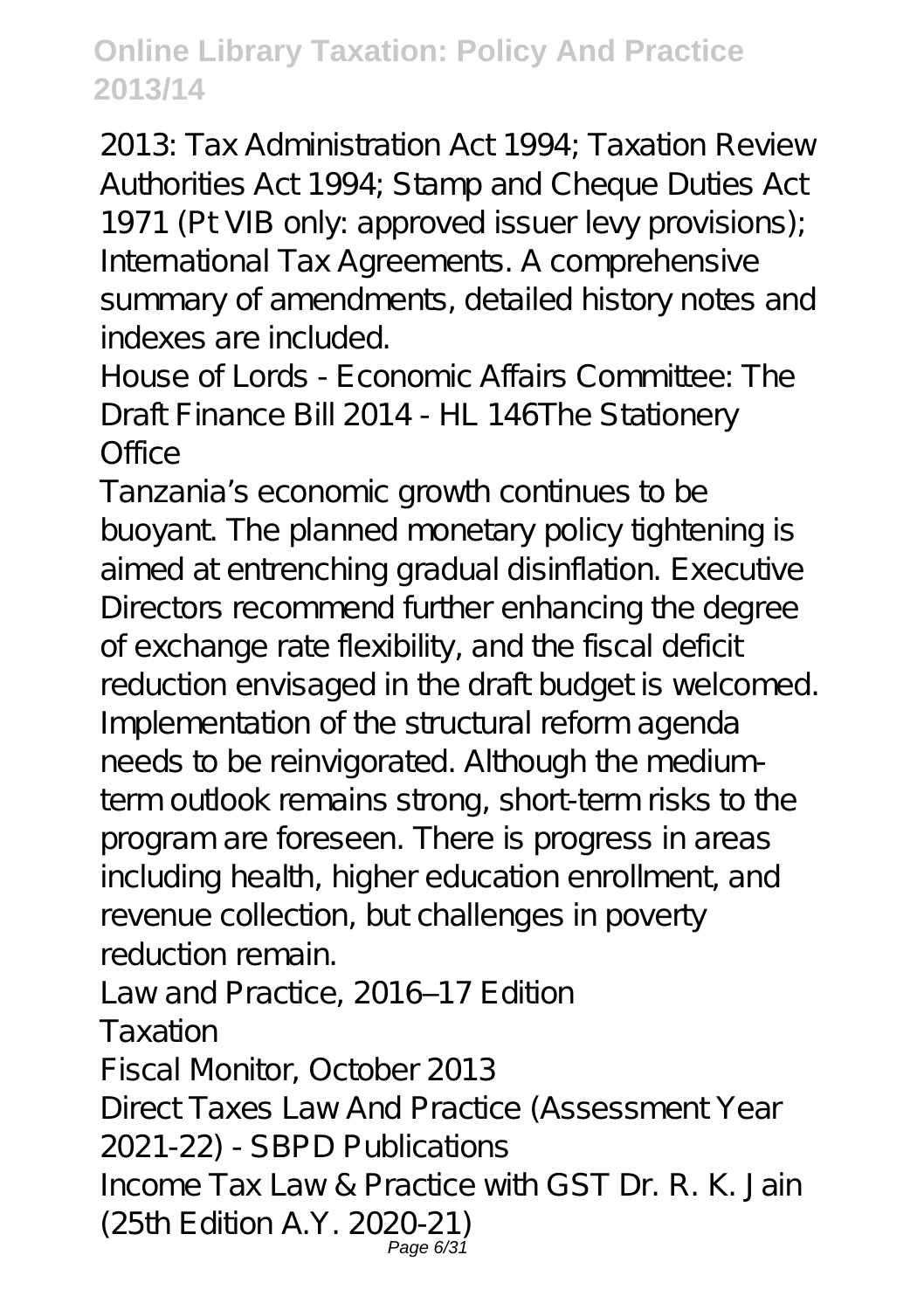Core Tax Annuals 2016/17 - Full Set Core Tax Annuals Full Set includes 6 Core Tax Annuals plus CD-ROM and are all fully updated to the latest Finance Act. Great value in-depth tax guides that cover all facets of UK taxation. This set of Core Tax Annuals are written by Bloomsbury Professional's leading UK tax authors. There is no compromise on content or quality, each book examines the latest legislation and tax developments in detail. Userfriendly and accessible, they show how to apply the new 2016/17 tax opportunities to your clients' financial affairs. Full set includes: Corporation Tax 2016/17 Capital Gains Tax 2016/17 Income Tax 2016/ Inheritance Tax 2016/17 Trusts and Estates 2016/17 Value Added Tax 2016/17 PLUS a fully searchable CD-ROM containing the text from this year's titles plus content from the previous four years' editions. The Major Developments in Tax Policy Steadily increasing globalization as well as the financial and economic crisis have brought major challenges for states in ensuring budgetary consolidation while maintaining sustainable economic growth. These developments have not only influenced political and economic discussions in the 21st century, but also raise new questions on the role of taxation in the economic policy environment. National taxation systems worldwide are subject to significant changes and it is assumed that they will develop in a more co-operative way in the near future. This book aims at identifying the major developments in tax policy in the 21st century on a national as well as on an international level and gives an in-depth analysis of the challenges and risks, but also of the opportunities connected to these developments. Ist covers numerous and discrete issues ranging from challenges in the VAT/GST area, the taxation of the financial sector, the fight against aggressive tax planning, tax abuse and tax evasion, tax integration within the EU, the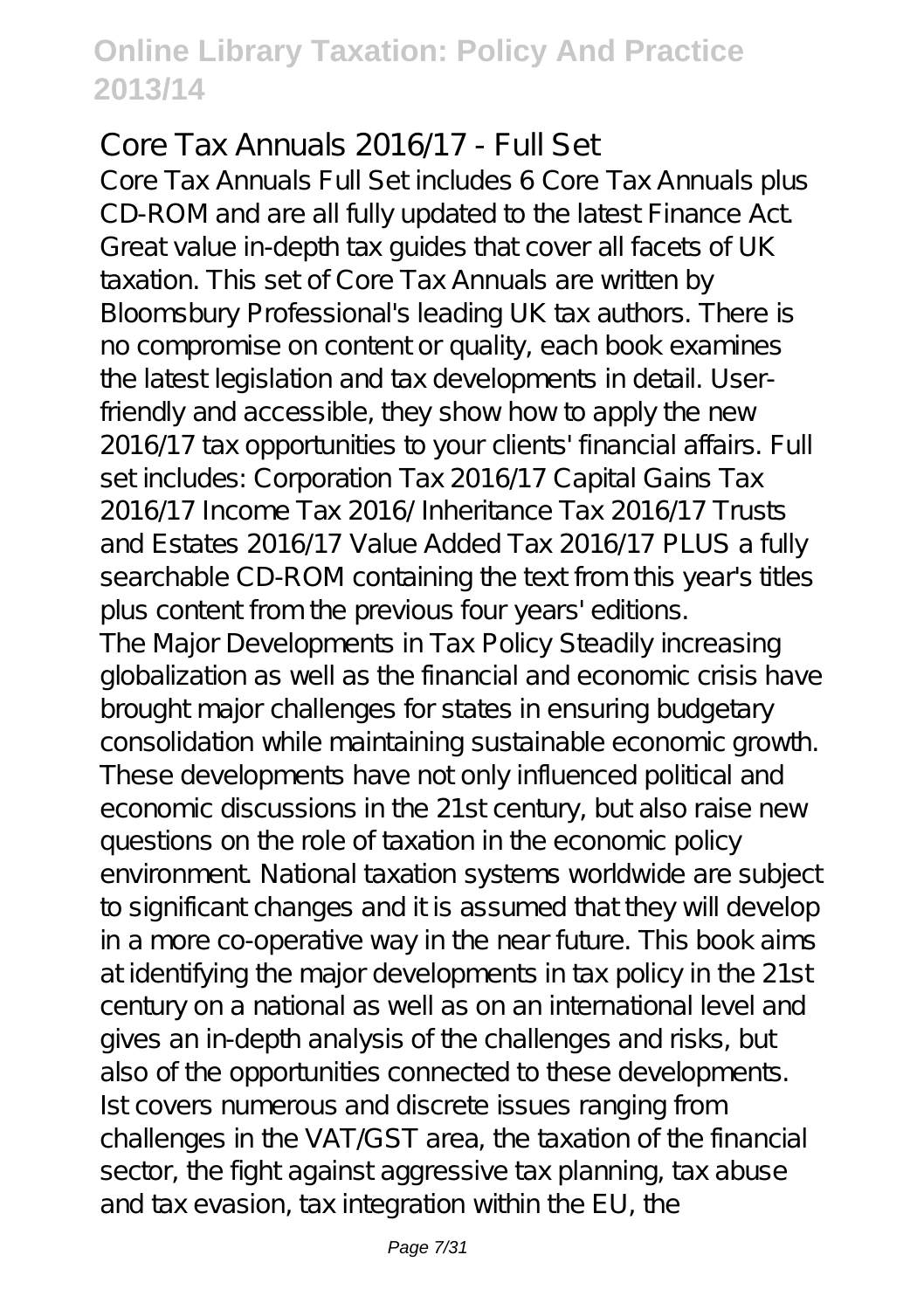development of transfer pricing rules, the increasing role of cooperative compliance and good governance and the changing tax policies of developing and newly industrialized countries. The contributions in this book build upon a legal comparison of the national tax systems in the relevant fields, propose tax policy solutions where required and give ideas on how to go forward.

Despite the improvement in the public finances, this year's Autumn statement is fiscally neutral and locks in lower spending by reducing departmental budgets for 2014-15 and 2015-16 by 1.1% but excluding local government, Security & Intelligence Agencies and HMRC. The Government will: cap the Retail Prices Index in business rates to 2% in 2014-15 and extend the doubling of Small Business Rate Relief to April 2014; will provide a business rate discount of £1,000 in 2014-15 and 2014-16 for retail properties with a rateable value of up to £50,000 and a 50% discount from business rates for new occupants of previously empty retail premises for 18 months; abolish National Insurance Contributions for under 21 year olds on earnings up £813 per week; remove cap on higher education student numbers; announce further reforms to make the most of the UK's science base; introduce a new tax relief for shale gas, and increase support for employee ownership and the creative industries; improve the UK's infrastructure with the National Infrastructure Plan 2013; and take further action to increase housing supply and support home ownership. Fuel prices will be frozen and the impact of policies on energy bills will be reduced. The average increase in rail fares will capped. Married couples & civil partners will be allowed to transfer £1,000 of their income tax personal allowance to their spouse where neither is a higher rate taxpayer.

This report provides an overview of the work of the European Union Committee in session 2013-14. It highlights some of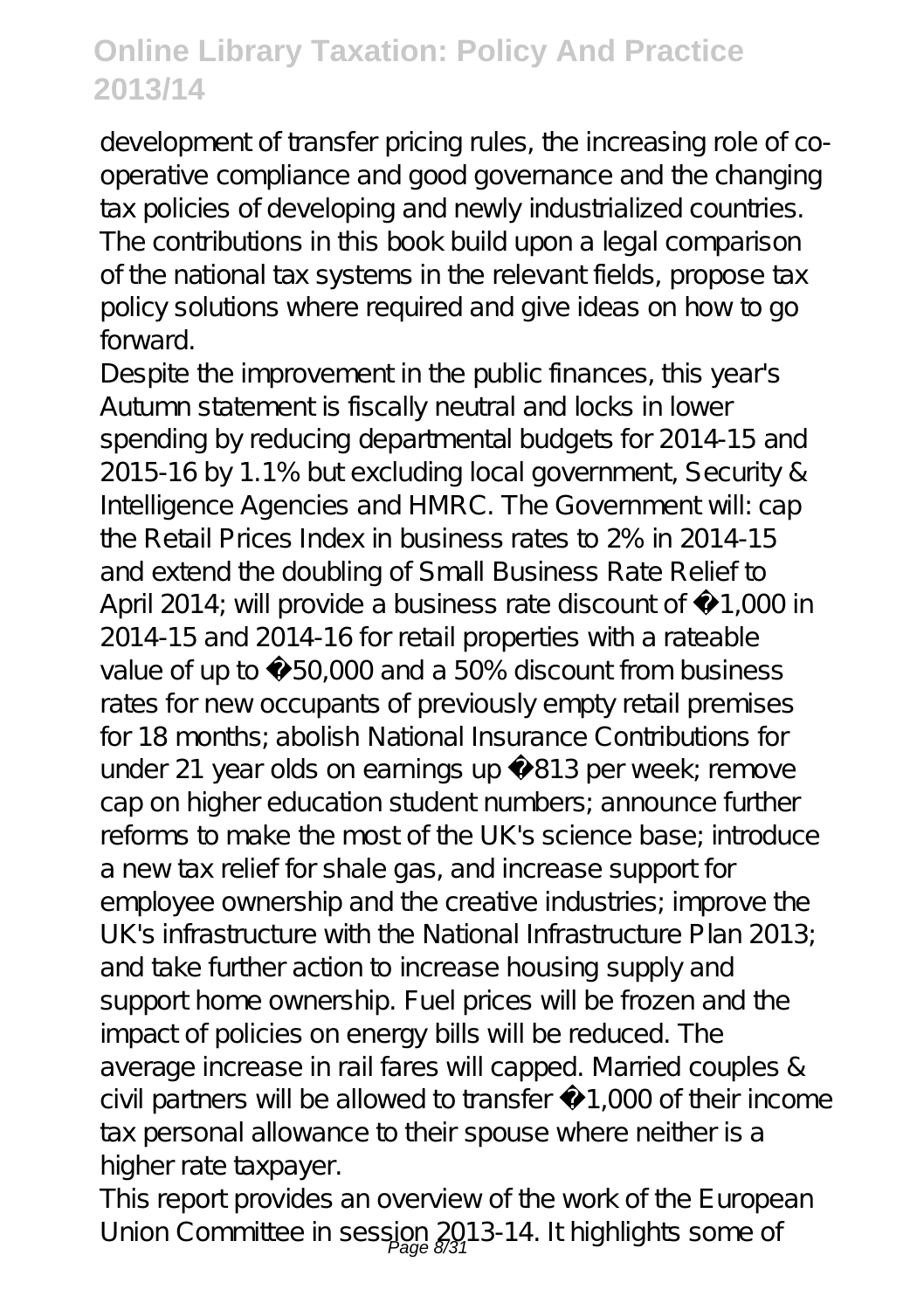the key policies examined through scrutiny work and inquiries, reflects on the Committee's work with the EU institutions and other national parliaments, and gives a forward look at the work being undertaken in session 2014-15.

An Introduction to Critical Criminology

2nd report of session 2013-14 United Republic of Tanzania House of Commons - Scottish Affairs Committee: The Impact of the Bedroom Tax in Scotland: Interim Report - HC 288 Taxation - Policy and Practice 2020/21 (27th Edition) The India Policy Forum (IPF) is organized by the National Council of Applied Economic Research (NCAER) in New Delhi in partnership with the Brookings Institution, Washington, D.C. It aims to examine India's economic reforms and its economic transition using policy-relevant empirical research. The IPF comprises an annual international conference in July in New Delhi and the IPF Volume that brings together the conference papers. These papers undergo detailed revisions after the conference based on discussants' comments at the IPF and the guidance provided by the editors. The IPF is guided by distinguished international advisory and research panels. The first paper in this 2013 IPF Volume evaluates the impact of laws governing the operation of India's labour market within the organized industrial sector. The next paper analyzes India's role in the rapid development of international production networks. The third paper examines the conduct of Indian monetary policy since the onset of Page 9/31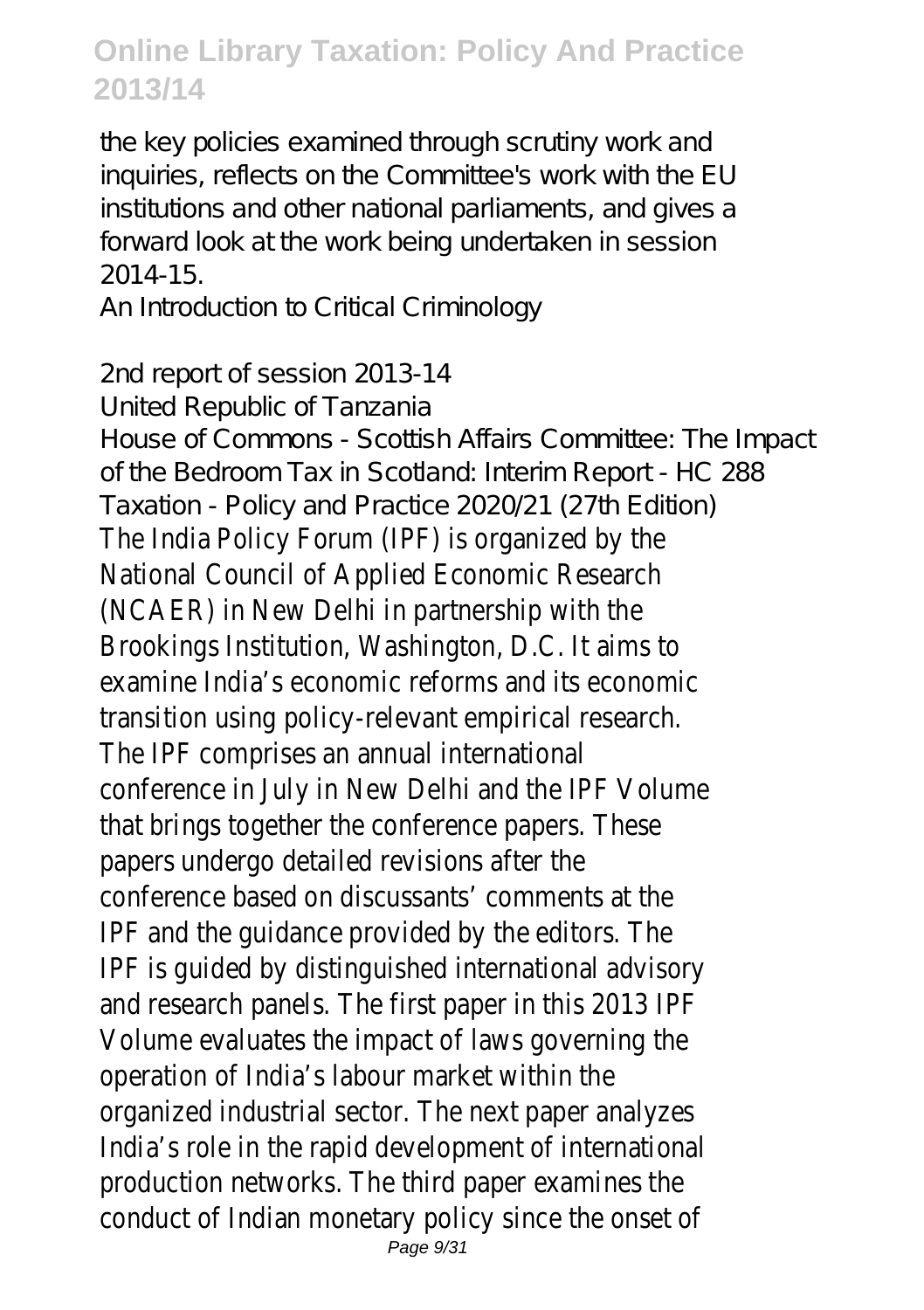the global financial crisis, focusing on the persistent high rates of inflation in India. The fourth paper provides an overview of fiscal and monetary policies in the years after the financial crisis. The volume concludes with an assessment of the value of social audits, widely advocated as a tool for improving public accountability, in the MGNREGA program in Andhra Pradesh. The annual IPF Volume is globally the most cited collection of articles on India and should be useful to researchers and policy-makers in economics and political economy. While the UK tax system becomes ever more complicated and textbooks reflect this trend, Taxation: Policy & Practice, 2001 edition, maintains its clarity and brevity. Student-friendly and informative, this textbook is based on a structured, conceptual framework. Updated annually to ensure an accurate reflection of the current tax climate, it avoids unnecessary and confusing detail to provide an ideal introduction to UK taxation, fiscal policy and decision making. Taxation: Policy and Practice offers basic coverage of current tax law and provides an excellent aid to an introductory taxation course. Written in an accessible style with examples, activities and questions throughout, this textbook gives students a thorough understanding of taxation principles and practice. The companion Website provides additional questions and answers, links to other tax materials available online and information on tax developments as they occur throughout the year. 'An excellent balance of practice and theory,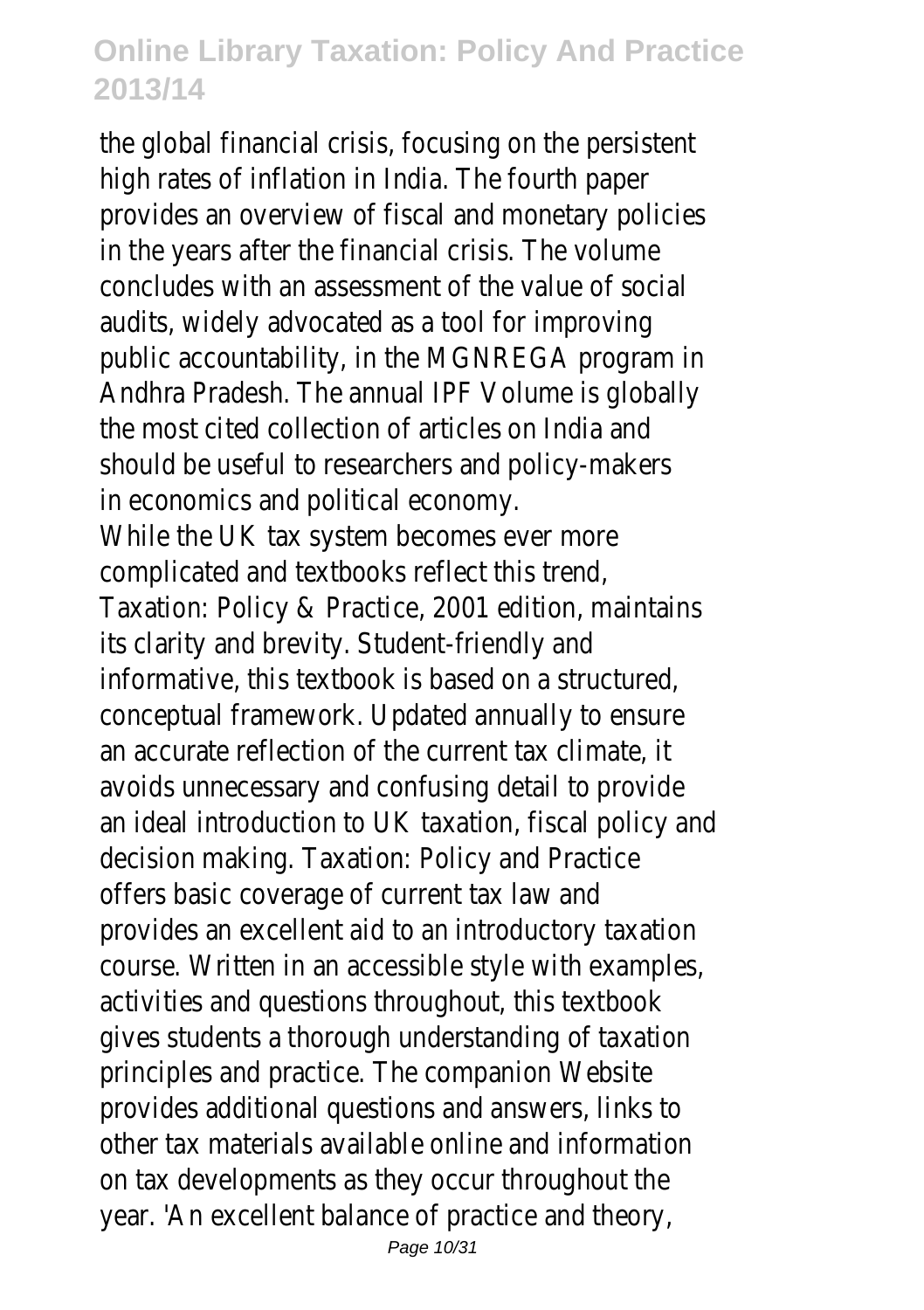without non-essential detail, makes this the firstchoice student text for UK tax. ' Dr John Hasseldine, University of Nottingham 'This excellent text continues to provide a comprehensive introduction to the principles and practice of taxation. The text combines detailed numerical examples and activities together with an excellent explanation of the legal concepts underpinning the subject. ' Ron Altshul, Leeds Metropolitan University 'Tax is a subject that is difficult to successfully encapsulate in a student text. However, Lymer and Hancock have produced not only a comprehensive, accessible and accurate book, but also one with an appropriate blend of approaches and material. ' Rebecca Boden, University of the West of England Main Highlights of Finance Act, 2021 1. Income Tax–An Introduction , 2. Important Definitions 3. Assessment on Agricultural Income 4. Exempted Incomes 5. Residence and Tax Liability 6. Income from Salaries 7. Income from Salaries (Retirement and Retrenchment) 8. Income from House Property 9. Depreciationn 10. Profits and Gains of Business or Profession (Including : Special Provision for Computing Profits and Gain of Profession on Presumptive Basis) 11. Capital Gains 12. Income from Other Sources 13. Income Tax Authorities 14. Clubbing of Income and Aggregation of Income 15. Set-off and Carry Forward of Losses Deductions From Gross Total Income 17. Assessment of Individuals (Computation of Total Income) 18. Computation of Tax Liability of Individuals 19.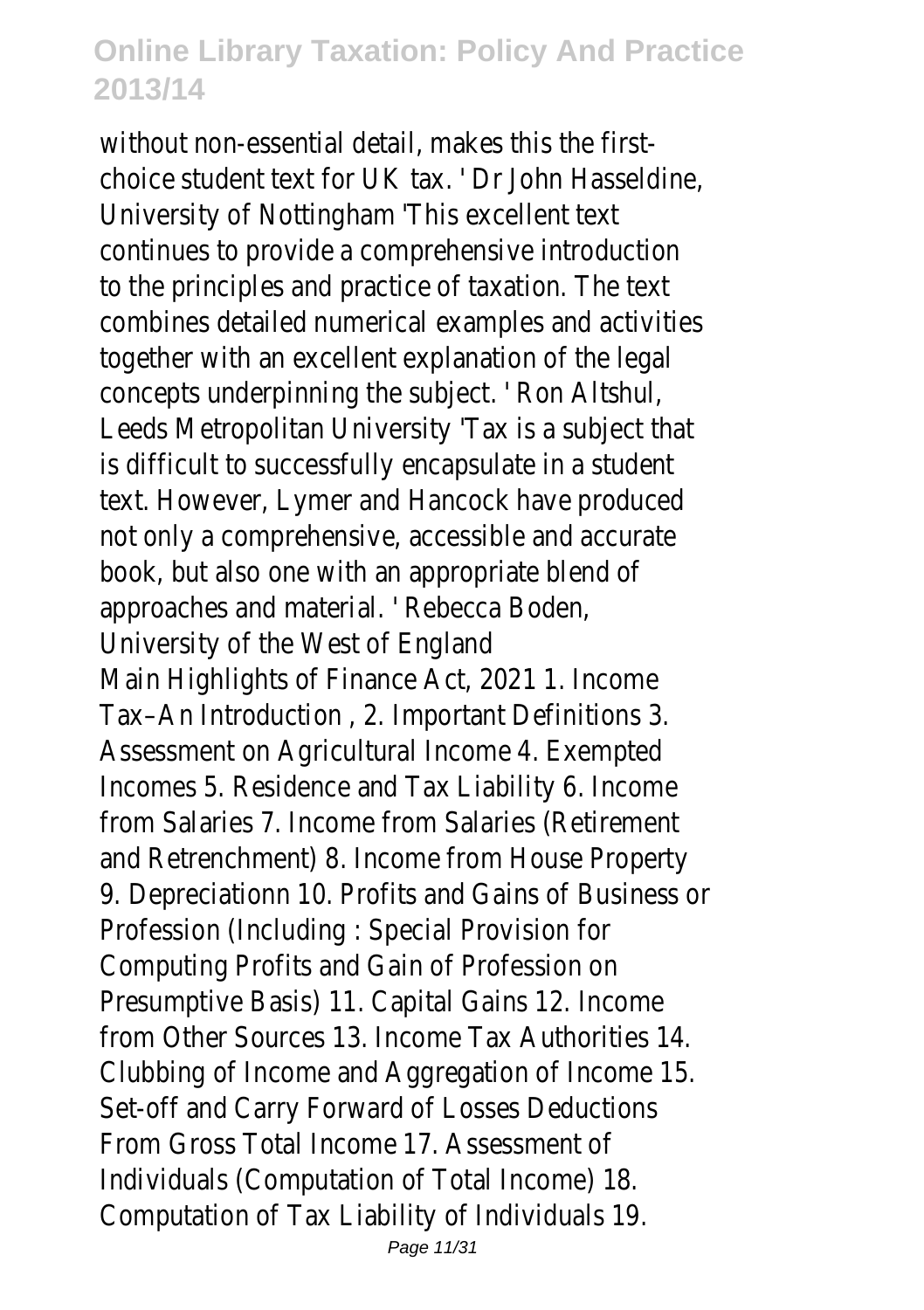Deduction of Tax at Source 20. Procedure of Assessment 21. Assessment of Firm and Association of Persons and Computation of Tax Liability Provisions and Procedure of Filing the Return of Income and e-Filing of Income Tax and TDS Returns l Supreme Court Leading Cases l GST–Concept, Registration and Taxation Mechanism l Rebate and Relief in Tax l Examination Papers New planning strategies and tax saving opportunitiesTax Planning 2013/14 covers the many situations and tax planning opportunities that practitioners encounter everyday when dealing with their clients' tax affairs.Written by some of the UK's leading tax specialists and experienced authors, this book clearly and concisely explains key tax planning ideas and concepts and is fully updated to the latest Finance Act.This book is full of easily implementable technical suggestions and advice. It outlines the planning opportunities and potential pitfalls concerning specific transactions and circumstances and demonstrates how to successfully organise and structure the finances of individuals, trusts, and unincorporated businesses and companies. Practical and user-friendly, it contains worked examples throughout, and the short paragraphs and bullet-point style will help you to locate the information you need quickly and efficiently.Contributors include tax experts Jennifer Adams, John Baldry, David Brookes, Rebecca Cave, George Duncan, Toby Harris, Robert Maas, Partha Ray and Alec Ure.This tax planning title concentrates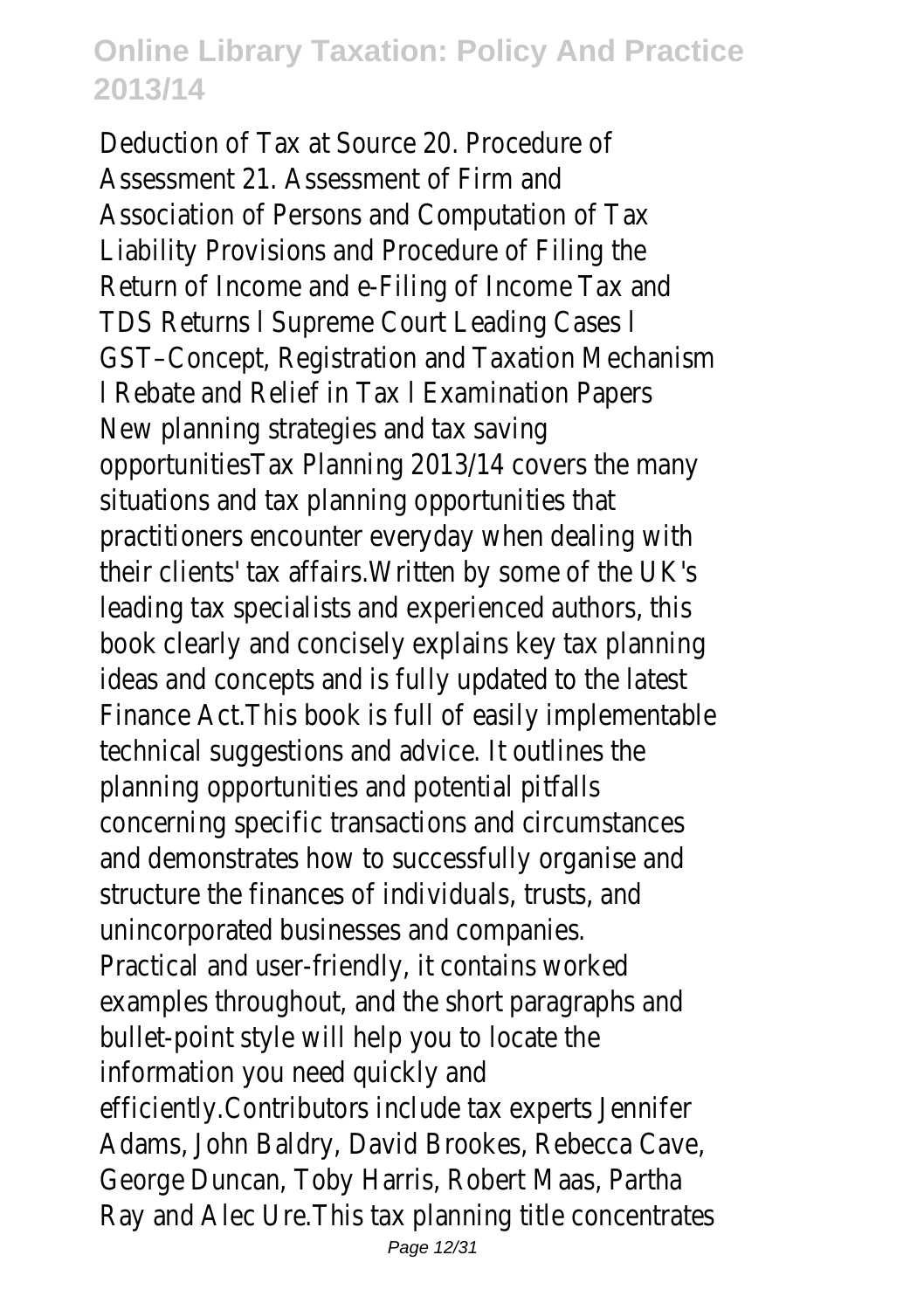on key areas of tax planning which are of greater relevance to the tax practitioner on a day-to-day basis.Previous ISBN: 9781847669704 Income Tax Law & Practice by Dr. R. K. Jain Income Tax Law & Practice [2021-22] - SBPD **Publications** Schriftenreihe IStR Band 86 The draft Finance Bill 2014 New Zealand Tax Administration Act 1994 (2013 edition) SBPD Publications (English) Gender inequality is profoundly unjust and in clear contradiction to the philosophy of the ' fair go'. In spite of some action by recent governments, Australia has fallen behind in policy and outcomes, even as the G20 group of nations, the Organisation for Economic Co-operation and Development and the International Monetary Fund are paying renewed attention to gender inequality. Tax, Social Policy and Gender presents new research on entrenched gender inequality in a comparative framework of human rights and fiscal sustainability. Ground-breaking empirical studies examine unequal returns to education for women and men, decision-making about child care by fathers and mothers, the history and gendered effects of the income tax and family payments, and women in the top 1 per cent. Contributors demonstrate how Australia's tax, social security, child care, parental leave, education, work and retirement income policies intersect to compound gender inequality. Tax, Social Policy and Gender calls for a rethinking of equality and efficiency in tax and social policy and provides new policy solutions. It offers a pathway to achieve gender mainstreaming for women' seconomic security and the wellbeing of all Australians.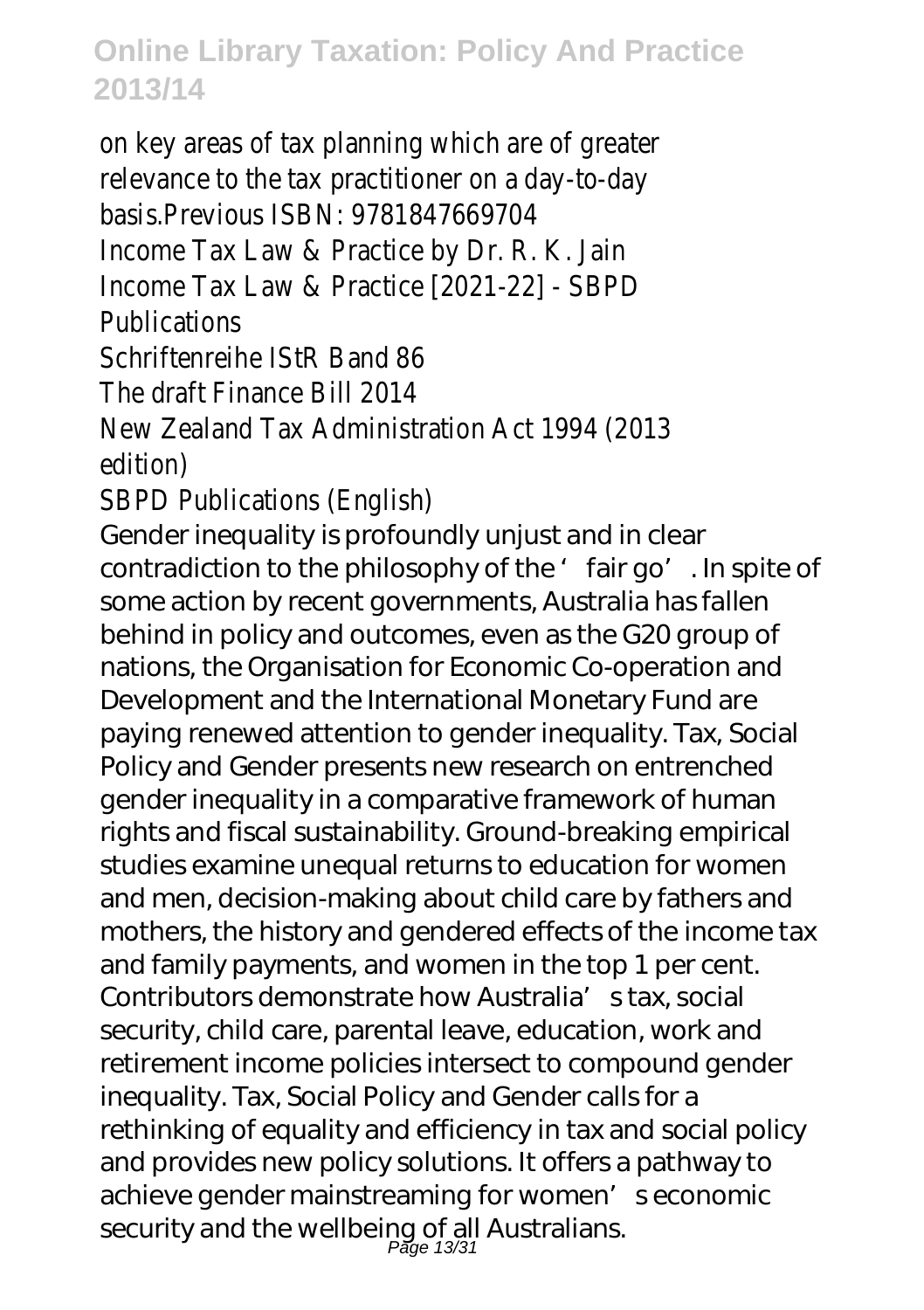The Scottish Affairs Committee calls for the repeal of the Bedroom Tax. While this is being considered, the Committee calls on the Government to suspend application of the Bedroom Tax for all those tenants to whom a reasonable alternative offer cannot be made. There are not enough smaller houses available for tenants to transfer into. The lack of any alternative offers means that tenants have no choice but to go into arrears if they simply cannot afford the extra costs. Other amendments proposed for the operation of the tax include: exemptions for those disabled people who require a room to store or use equipment or aids; non application where it would be financially perverse to do so eg where removing fixed aids and adaptations, and then reinstalling them in a smaller home, would be more expensive than the savings over two years; all children of secondary school age should be allowed a bedroom of their own to allow quiet study; all disabled children, of whatever age, should have a bedroom of their own. The Committee also calls for changes to the system of Discretionary Housing Payments, which have been designed by the Government to mitigate the worst impacts of the Bedroom Tax. There should be a standard nationwide entitlement system, across the UK as a whole, rather than the present postcode lottery. The UK and Scottish Governments should make longer term commitments to the provision of DHP payments in order to allow local authorities to plan and structure their budgets. Main Highlights of Finance Act, 2020 1. Income Tax–An Introduction , 2. Important Definitions 3. Assessment on Agricultural Income 4. Exempted Incomes 5. Residence and Tax Liability 6. Income from Salaries 7. Income from Salaries (Retirement and Retrenchment) 8. Income from House Property 9. Depreciationn 10. Profits and Gains of Business or Profession (Including : Special Provision for Computing Profits and Gain of Profession on Presumptive Basis) 11.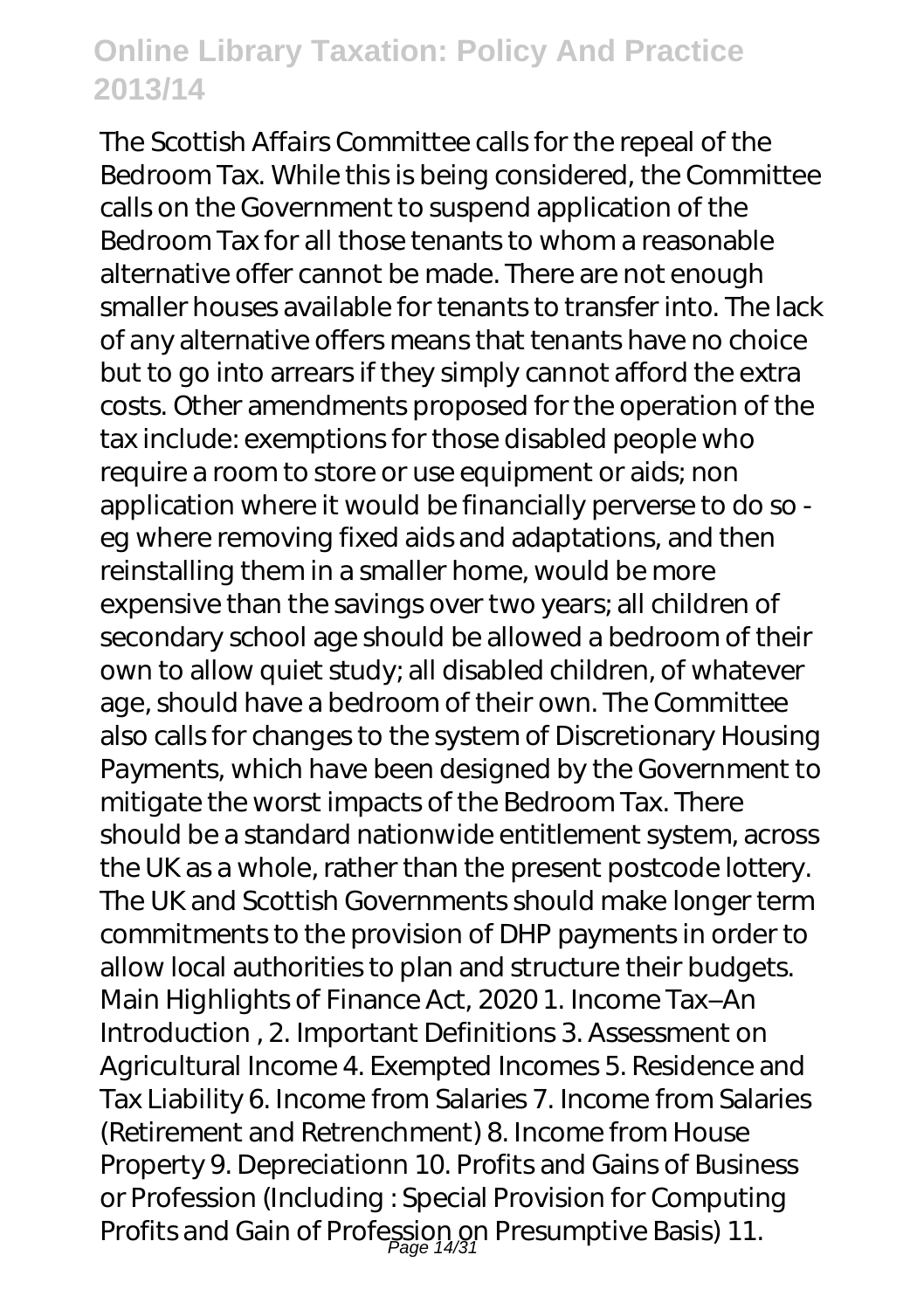Capital Gains 12. Income from Other Sources 13. Income Tax Authorities 14. Clubbing of Income and Aggregation of Income 15. Set-off and Carry Forward of Losses Deductions From Gross Total Income 17. Assessment of Individuals (Computation of Total Income) 18. Computation of Tax Liability of Individuals 19. Deduction of Tax at Source 20. Procedure of Assessment 21. Assessment of Firm and Association of Persons and Computation of Tax Liability Provisions and Procedure of Filing the Return of Income and e-Filing of Income Tax and TDS Returns l Supreme Court Leading Cases l GST–Concept, Registration and Taxation Mechanism l Rebate and Relief in Tax | Examination Papers This essential guide to inheritance tax provides a clearly structured analysis of the major inheritance tax provisions together with relevant tips, pitfalls and planning techniques needed to apply them successfully. Inheritance Tax 2013/14 guides you step-by-step through the complexities of this increasingly difficult subject. It starts with the basic rules and principles before looking at topics in more depth, including lifetime transfers, gifts with reservation of benefit, settled property, and the various exemptions and reliefs including business and agricultural property relief. Whatever your level of expertise and experience, this book should be a valuable asset to your practice. Bloomsbury Professional Core Tax Annuals include 'signposts' at the beginning of each chapter containing a summary of the main points and cross-references to relevant sections of the chapter. These, along with the 'focus' sections highlighting the key points in each chapter and examples which are presented in shaded panels for easier reference, makes Inheritance Tax 2013/14 a convenient and accessible resource. As usual this edition is packed full of practical features including worked examples, precedents, and common-sense know-how. Tax advisers using this book will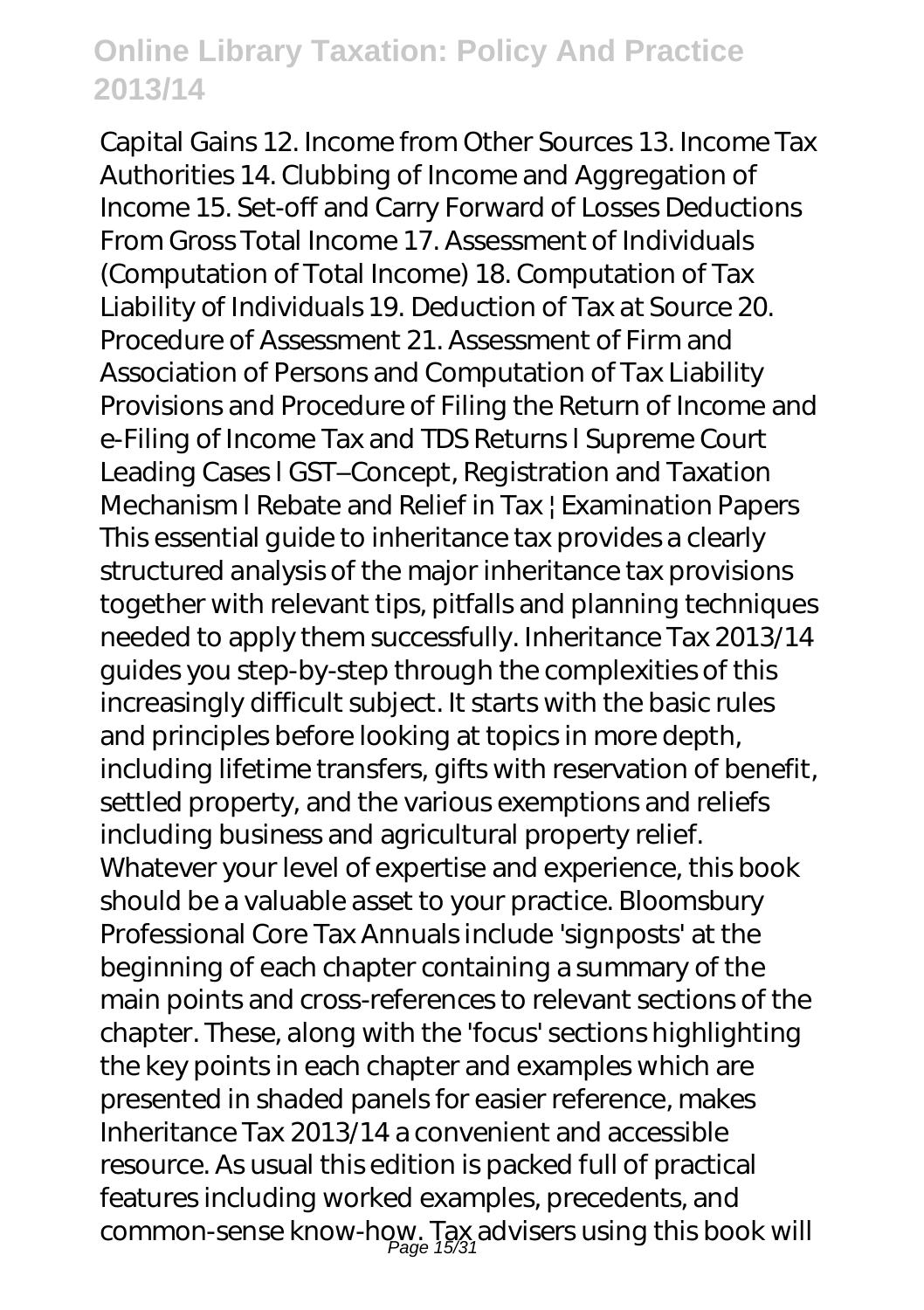find it a helpful asset, no matter how complicated the inheritance tax scenario encountered. Inheritance Tax 2013/14 covers: Inheritance tax: introduction; Lifetime transfers; IHT on death; Valuation of assets; Gifts with reservation of benefit; Compliance; Trusts: interest in possession; Relevant property trusts; Exemptions and excluded property; Reliefs-General; Business property relief and agricultural property relief; Lifetime planning; Wills and estate planning; Transferable nil rate bands; The family home; Pre-owned assets. Previous edition ISBN:

9781847669599

Tax, Social Policy and Gender

Inheritance Tax 2013/14

Direct Taxes Law And Practice (Assessment Year 2021-22) Fiscal reform of sub-national government

Taxation Theory & Practice (Assessment Year -2021-22) Land Tax in Australia

**1.Income Tax : An Introduction, 2. Important Definitions, 3. Assessment on Agricultural Income, 4. Exempted Incomes, 5. Residence and Tax Liability, 6. Income from Salaries, 7. Income from Salaries (Retirement and Retrenchment), 8. Income from House Property, 9. Depreciation, 10. Profits and Gains of Business or Profession, 11. Capital Gains, 12. Income from Other Sources, 13. Income Tax Authorities, 14. Clubbing of Income and Aggregation of Income, 15. Set-off and Carry Forward of Losses, 16. Deductions from Gross Total Income,**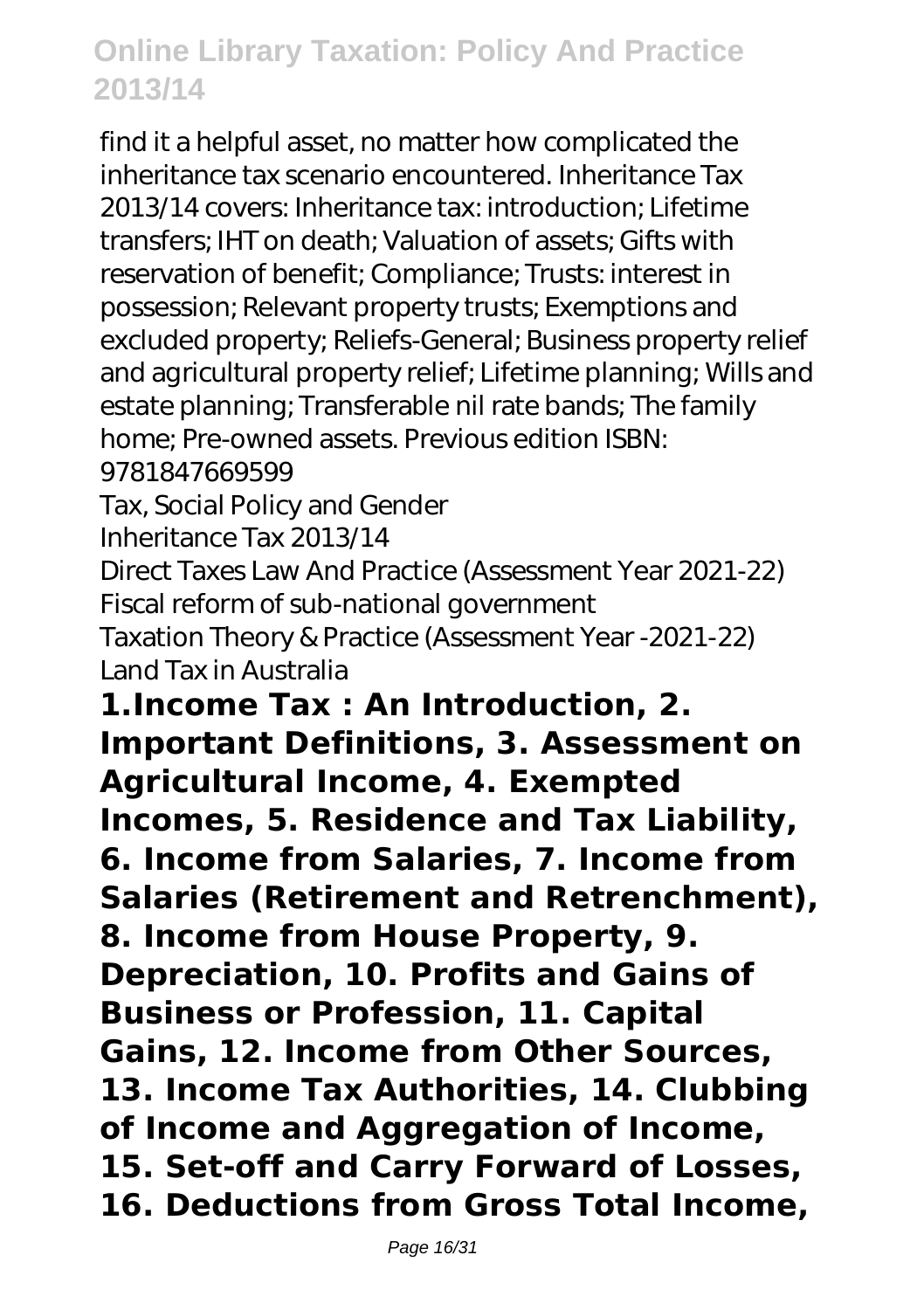**17. Assessment of Individuals (Computation of Total Income), 18. Computation of Tax Liability of Individuals, 19. Deduction of Tax at Source, 20. Procedure of Assessment. Rebate and Reief in Tax Provisions and Procedure of Filing the Return of Income and e-Filing of Income Tax and TDS Returns GSt- Concept, Registration and taxation Mechanism.**

**The most widely used UK University tax textbook. Fully updated each year with all the latest rule changes (now for 2020/21 tax year), this book continues to provide coverage of the UK's tax system as it has for 27 years.**

**1. Income Tax : An Introduction, 2. Important Definitions, 3. Assessment on Agricultural Income, 4. Exempted Incomes, 5. Residence and Tax Liability, 6. Income from Salaries, 7. Income from Salaries (Retirement and Retrenchment), 8. Income from House Property, 9. Depreciation, 10 . Profits and Gains of Business or Profession, 11. Capital Gains, 12. Income from Other Sources, 13. Income Tax Authorities, 14. Clubbing of Income and Aggregation of Income, 15. Set-off and Carry Forward of Losses,** Page 17/31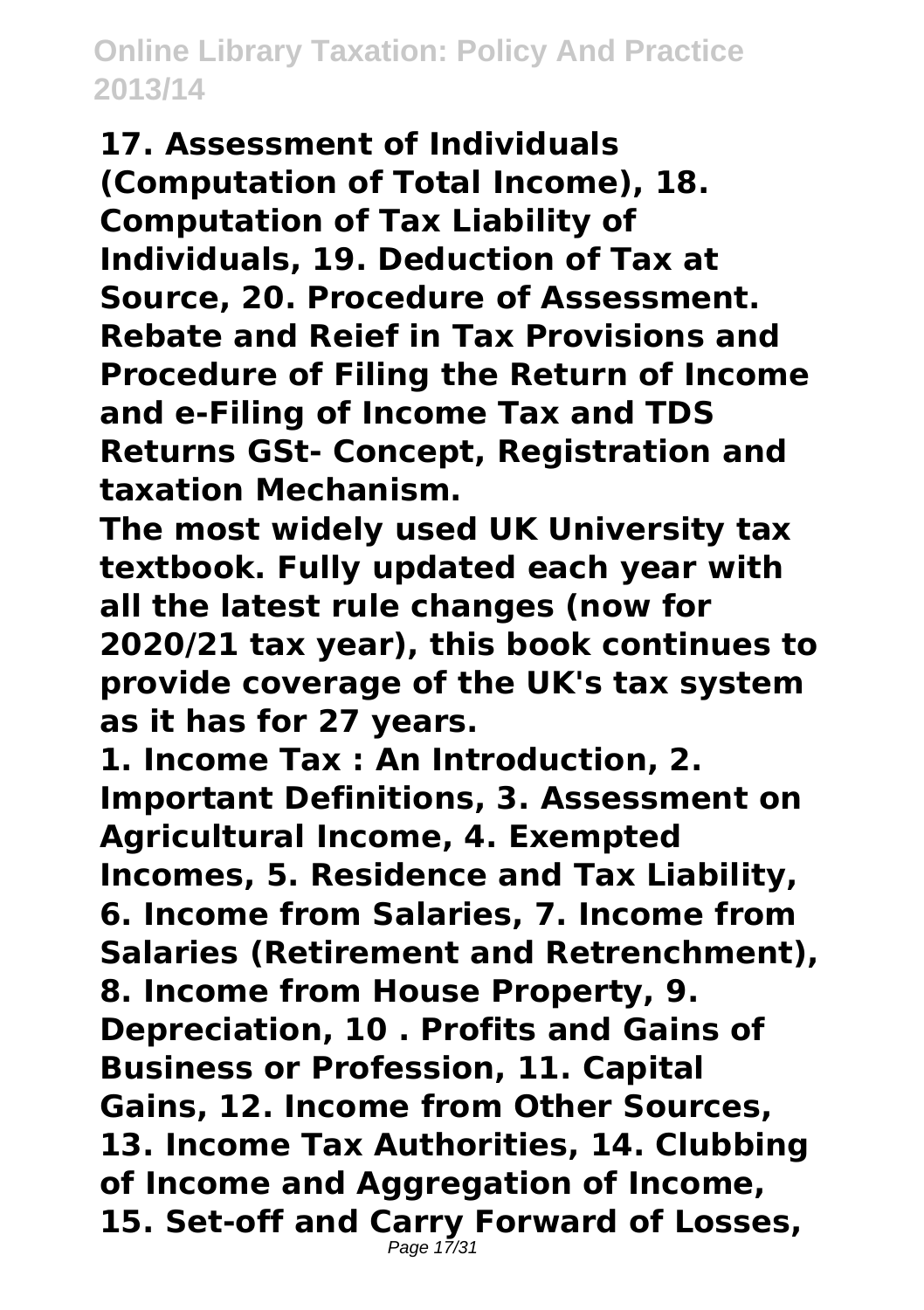**16. Deductions from Gross Total Income, 17. Assessment of Individuals (Computation of Total Income), 18. Computation of Tax Liability of Individuals, 19. Deduction of Tax at Source, 20. Procedure of Assessment, 21. Penalties, Offences and Prosecutions, 22. Appeal and Revision, 23. Tax-Planning, 24. Recovery and Refund of Tax, 25. Advance Payment of Tax. Provisions and Procedure of the Filing the Return of Income and e-Filing of Income Tax and TDS Returns, Rebate and Relief in Tax Examination Papers SYLLABUS Unit-I : General Introduction of Indian Income Tax Act, 1961, Basic Concepts : Income, Agriculture Income, Casual Income, Previous Year, Assessment Year, Gross Total Income, Total Income, Person Assessee, Residetial Status and Tax Liability, Exempted Income Unit-II : Income from salary, Income from house property. Unit-III : Income from Business and Profession, Capital Gains, Income from other sources. Unit-IV : Set off and Carry forward of Losses, Deductions from Gross total Income, Clubbing of Income, Computation of Total Income and Tax**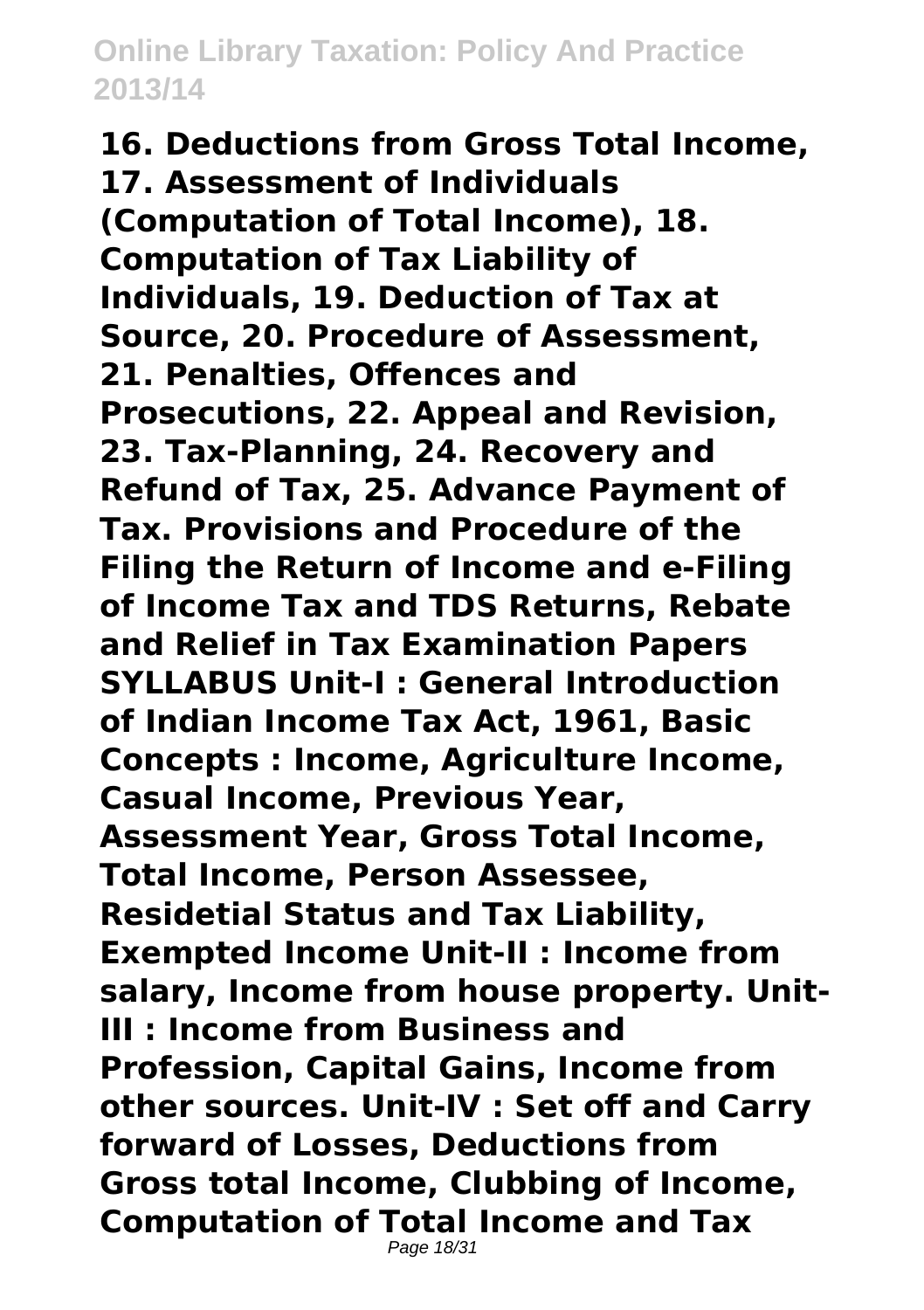**Liability of an individual. Unit-V : Assessment Procedure, Tax deducted at source, Advance Payment of Tax, Income Tax Authorities, Appeal, Revision and Penalties.**

**The Government proposes introducing legislative tests to determine if an Limited Liability Partnership member is an employee or truly a partner. Failing these tests would make the member liable for income tax and National Insurance Contributions (NIC) as an employee and the LLP would pay employer NICs. Nearly all the evidence received by the Committee was that the legislative tests failed to achieve the policy objective. Many suggested that existing case law could be used instead. A delay in implementation until April 2015 would allow for further consultation to target the legislation better and for businesses to adapt to the changes. The Committee also raised concerns that the proposed changes to tax arrangements for LLPs would apply only to UK registered LLPs and not those conducting business here but formed outside the UK. The Committee is content in principle with proposed** Page 19/31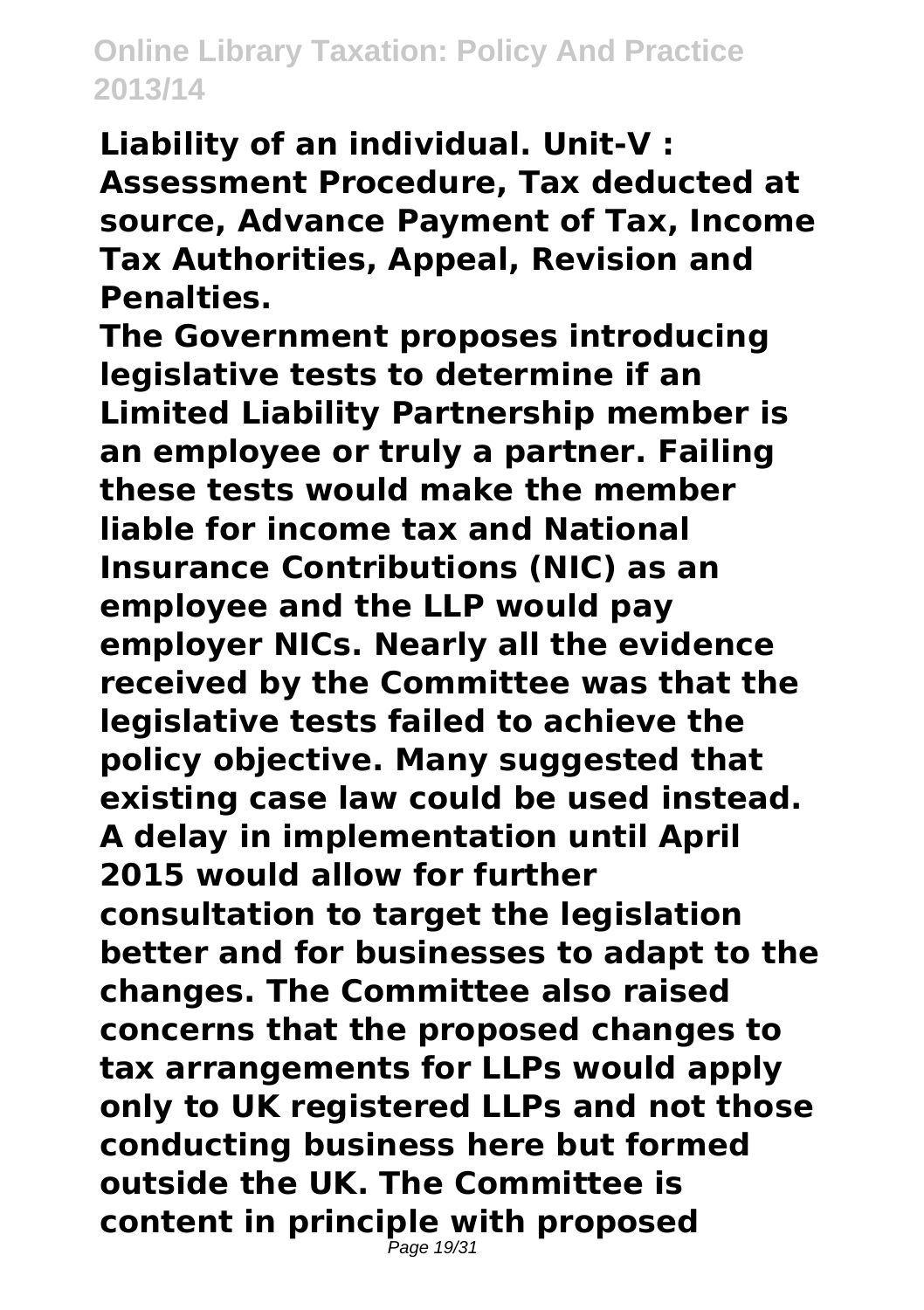**measures to counter shifting of profit to corporate members of partnerships to minimise tax liability and highlights the extent of this practice in the Alternative Investment Fund Management (AIFM) Sector. But the Committee wants to see the legislation drafted more precisely. And it is concerned that the Government's revised estimates of the tax yield from these measures, and particularly the additional £1.92bn in 2015-2019 from the AIFM sector, show that the Government's original estimates of tax yield were very wide of the mark. Core Tax Annuals 2017/18 Extended Set Taxing Times Enforcing Laws and Policies in the Middle East and North Africa Taxation Theory And Practice by Dr. R. K. Jain (25th Edition A.Y. 2020-21) Hong Kong Taxation Rules on Paper, Rules in Practice** An Introduction to Critical Criminology offers an accessible introduction to foundational and contemporary theories and perspectives in critical criminology which introduces students to theories and perspectives about the causes of crime, and the operation of Page 20/31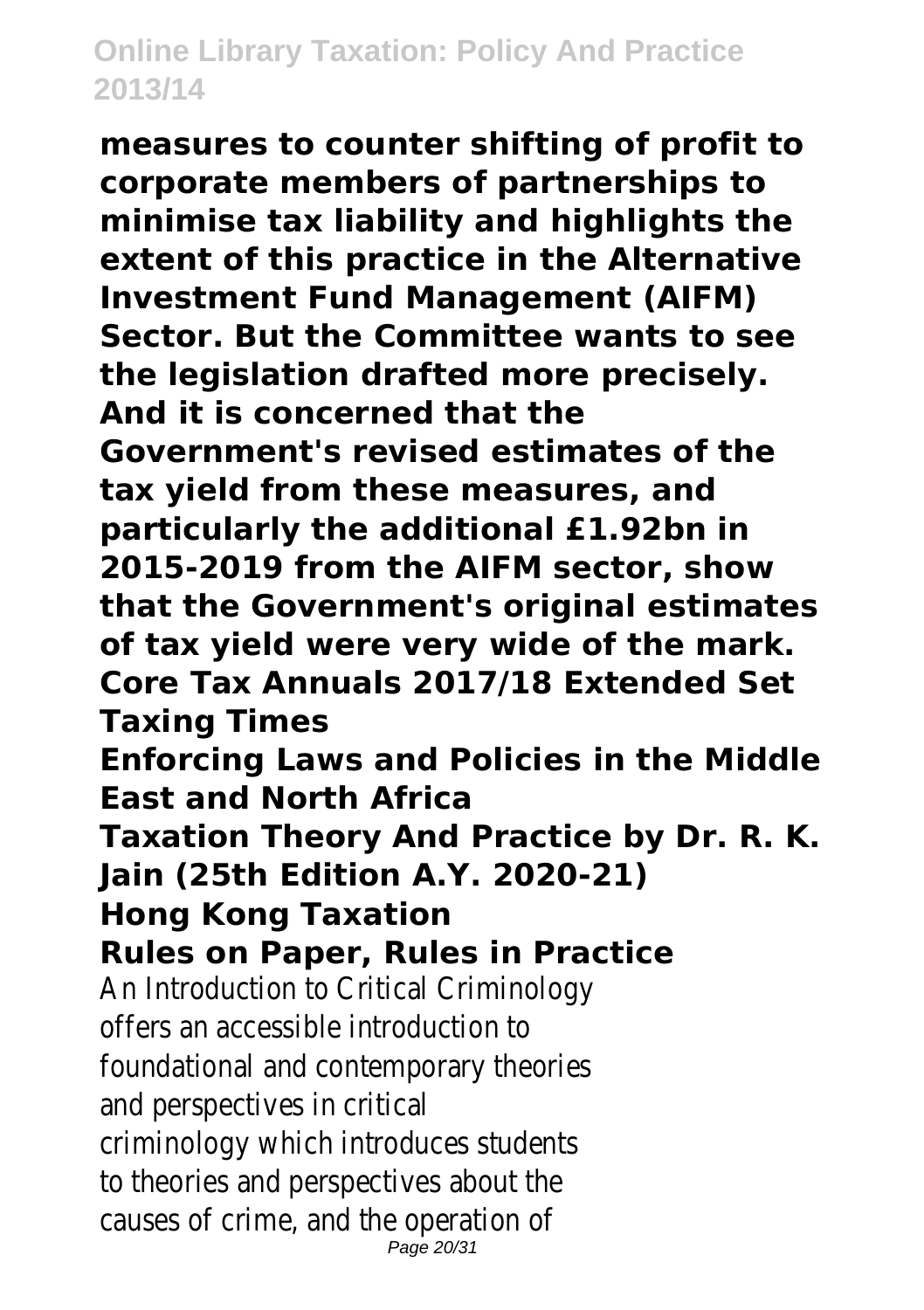the criminal justice system. Explaining the principles underlying legal practice, this essential guide for students on the Legal Practice Course includes topical examples and scenarios to illustrate key points, worked examples to aid understanding, and checkpoints and summaries to test comprehension of the core material. The primary focus of this book is on a specific outcome of the rule of law: the practical enforcement of laws and policies, and the determinants of this enforcement, or lack thereof. Are there significant and persistent differences in implementation across countries? Why are some laws and policies more systematically enforced than others? Are "good†? laws likely to be enacted, and if not, what stands in the way? We answer these questions using a theoretical framework and detailed empirical data and illustrate with case studies from Morocco, Tunisia and Jordan. We believe that the best way to understand the variation in the drafting and implementation of laws and policies is to examine the interests and incentives of those responsible for Page 21/31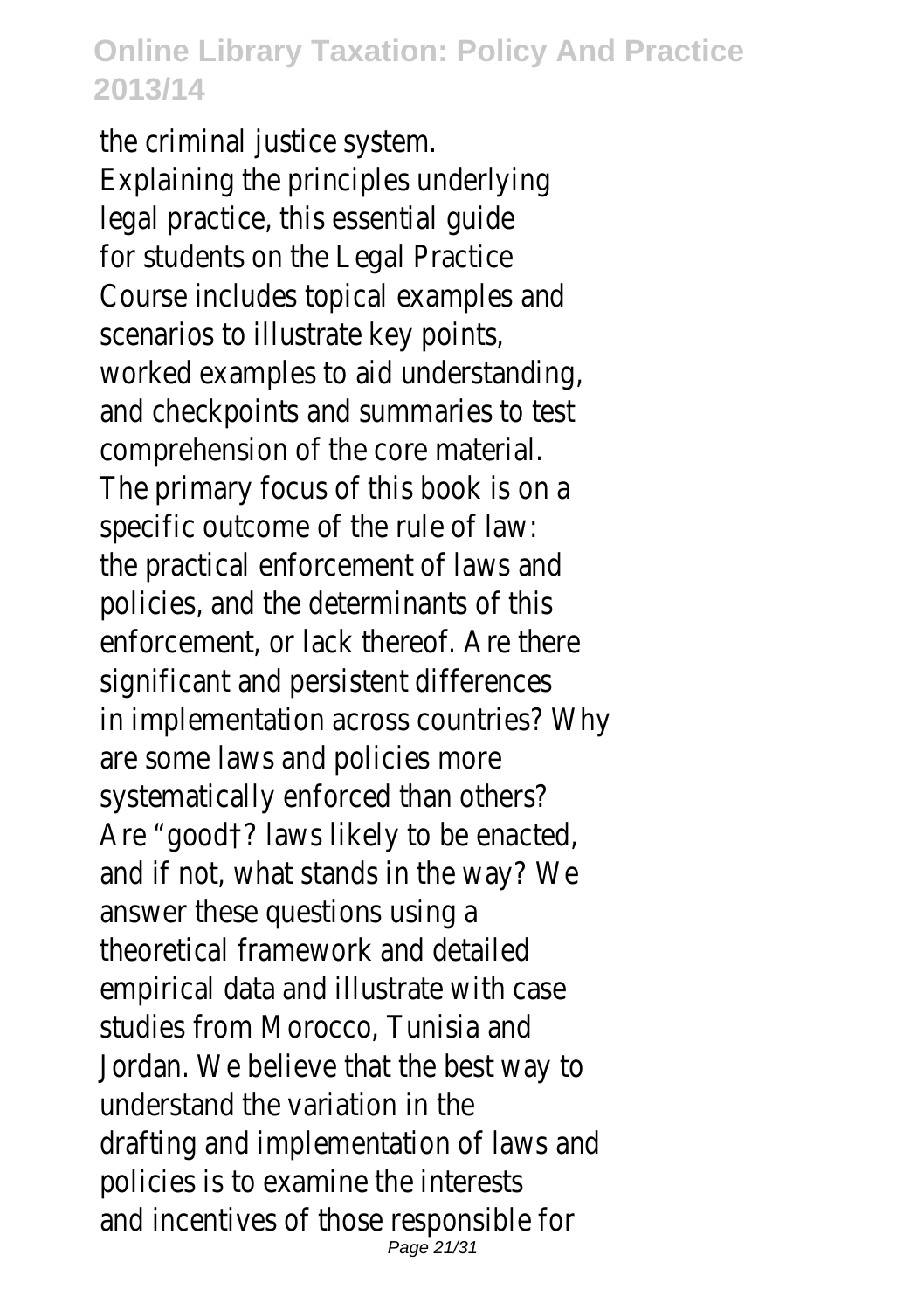these tasks †" policymakers and bureaucrats. If laws and their enforcement offer concrete benefits to these ruling elites, they are more likely to be systematically enforced. If they don't, implementation is selective, discretionary, if not nil. Our first contribution is in extending the application of the concept of the rule of law beyond its traditional focus on specific organizations like the courts and the police, to economic sectors such as customs, taxation and land inheritance, in a search for a direct causal relationship with economic development outcomes. Instead of limiting ourselves to a particular type of organization or a legalistic approach to the rule of law, we present a broader theory of how laws are made and implemented across different types of sectors and organizations. Our second contribution is in demonstrating how powerful interests affect implementation outcomes. The incentives elites have to build and support ruleof-law institutions derive from the distribution of power in society, which is partly a historical given. The point Page 22/31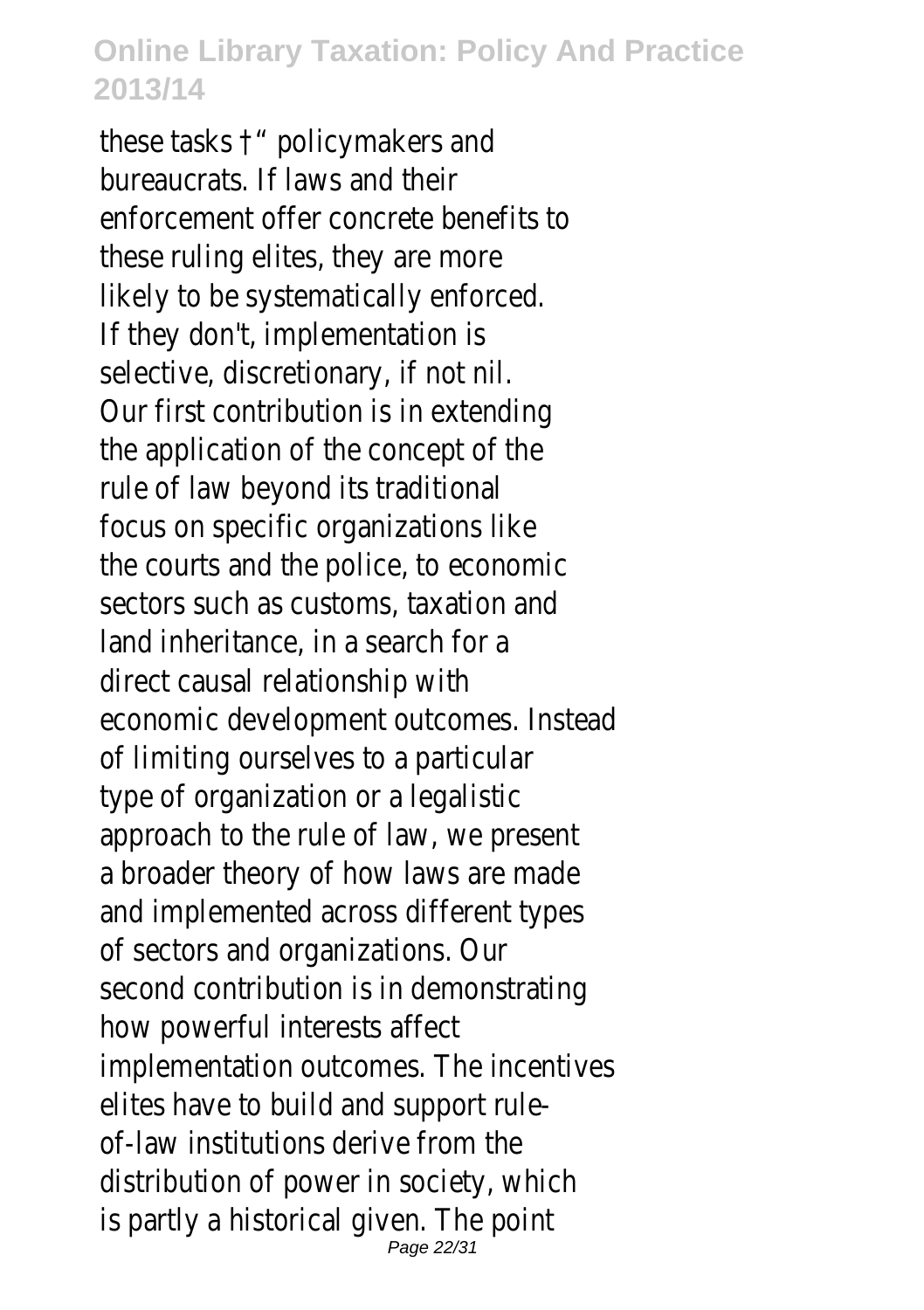we make is that it is not deterministic. Realigning the incentive structures for reform among key actors and organizations, through accountability and competition, can dramatically improve the chances that rule-of-law institutions will take root. On the other hand, building the capacity of organizations without first changing institutional incentives is likely to lead to perverse outcomes. The Core Tax Annuals Extended Set includes 8 titles plus a fully searchable CD-ROM: Corporation Tax 2017/18 Capital Gains Tax 2017/18 Income Tax 2017/18 Inheritance Tax 2017/18 Trusts and Estates 2017/18 Value Added Tax 2017/18 PLUS: National Insurance Contributions 2017/18 Stamp Taxes 2017/18 House of Lords - Economic Affairs Committee: The Draft Finance Bill 2014 - HL 146 HM Treasury: Autumn Statement 2013 - Cm. 8747 Tax Planning 2013/14 Core Tax Annuals 2016/17 - Extended Set Tax Planning for Family and Owner-Managed Companies 2013/14 Page 23/31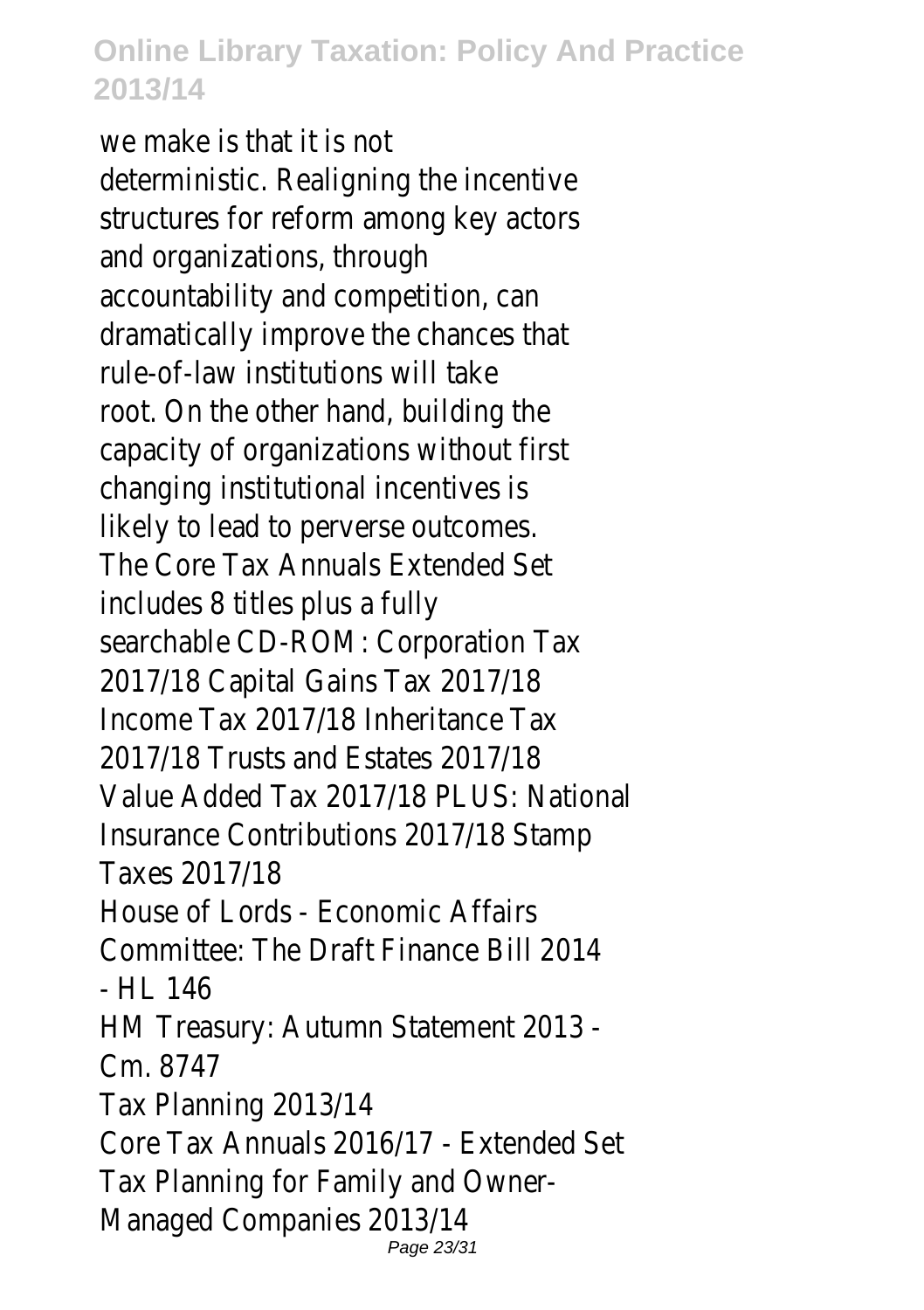Policies and Their Consequences Since the Crisis

A data-rich, evidence-based analysis of the impact Labour and coalition government policies following the financial crisis, with particular focus on poverty and inequality, by leading policy experts from the LSE, and Universities of Manchester and York.

This is an essential annual purchase for anyone involved in taxation, from individuals through to advisers, investors, accountants and tax lawyers. The Zurich Tax Handbook 2013 – 2014 provides detailed coverage of the UK tax system and identifies the way that it may affect you or your clients. Up-to-date and user-friendly, this book explains the key aspects of taxation providing worked examples, checklists, definitions and tax-saving hints.

Capital Gains Tax 2013/14 examines the UK's current legislation and HMRC guidance in a comprehensive and accessible style and is an invaluable book for all those who deal with UK capital gains tax on a regular basis. The book includes examples and the up-to-date tax cases throughout to aid accurate comprehension of the latest legislative changes. All coverage is up to date to the UK's Finance Act 2013. As part of the Bloomsbury Professional Core Tax Annuals, the book includes 'signposts' at the beginning of each chapter containing a summary of the main points and cross-references to relevant sections of the chapter. These, along with the 'focus' sections highlighting the key points in each chapter and examples Page 24/31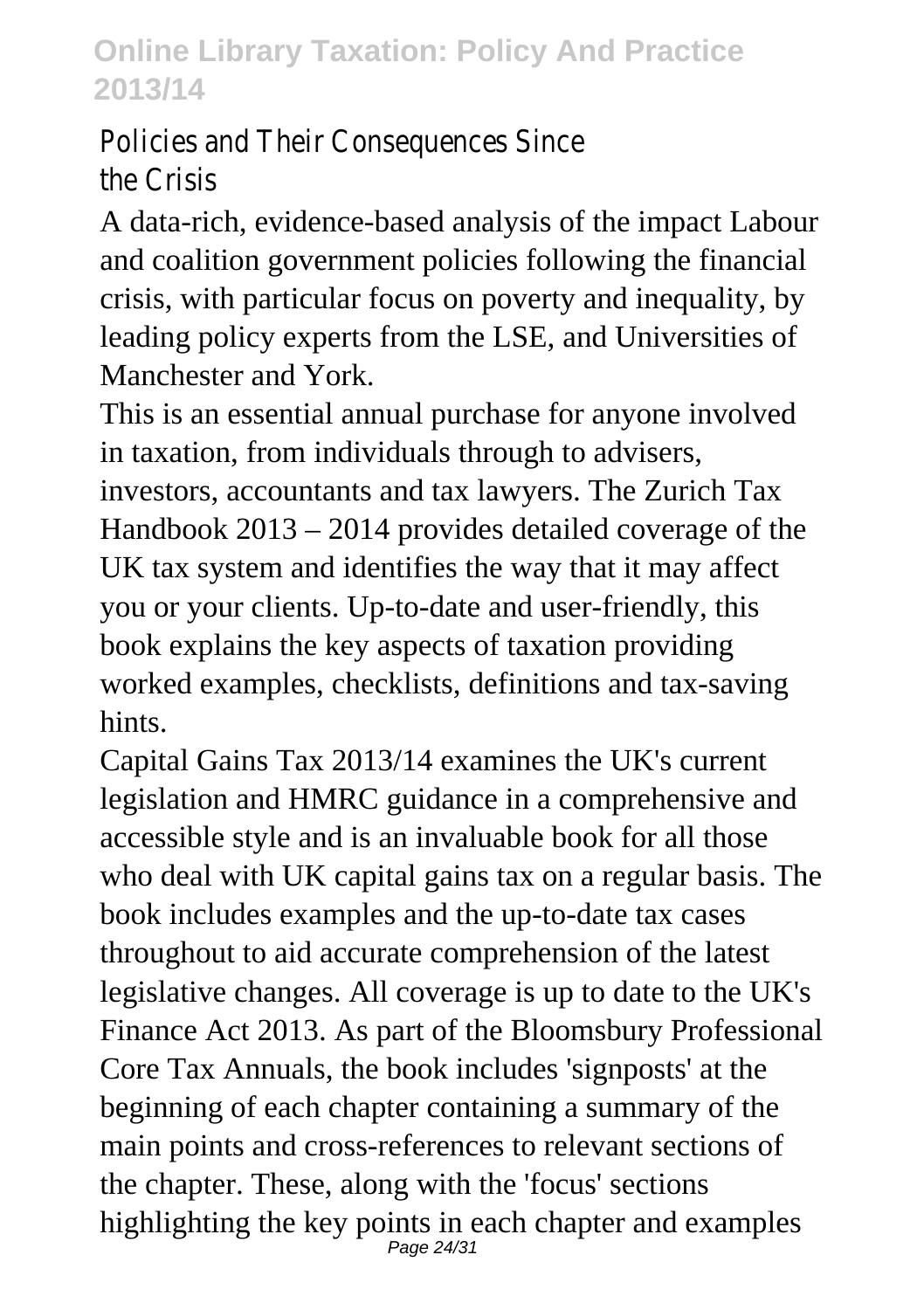which are presented in shaded panels for easier reference, make Capital Gains Tax 2013/14 a convenient and accessible resource. Contents include: an introduction to capital gains tax \* disposals \* computation of gains and losses \* particular assets \* residence, ordinary residence, and domicile \* partnerships \* administration of an estate \* settlements

The book covers the major areas of Hong Kong taxation—Profits Tax, Salaries Tax, Property Tax, Personal Assessment and Stamp Duty. It also includes a chapter giving a general overview of international tax issues and in how it pertains to Hong Kong. This issue also contains general observations on the final reports issues in 2015 on the G20 and OECD Base Erosion and Profit Shifting (BEPS) project. The book explains the principles and practice of Hong Kong taxation law with relevant Court and Board of Review decisions and contains numerous practical examples. The current edition includes legislative changes to 30 June 2016, the latest developments in Hong Kong taxation including the introduction of a Corporate Treasury Centre regime and the ongoing implementation of the global standard of Automatic Exchange of Information and other tax transparency initiatives. A new chapter has also been included that examines the taxation of special entities such as partnerships. Ayesha Macpherson Lau is the Partner in charge of tax services, Hong Kong SAR, KPMG China. Justin Pearce is a Senior Tax Advisor with KPMG.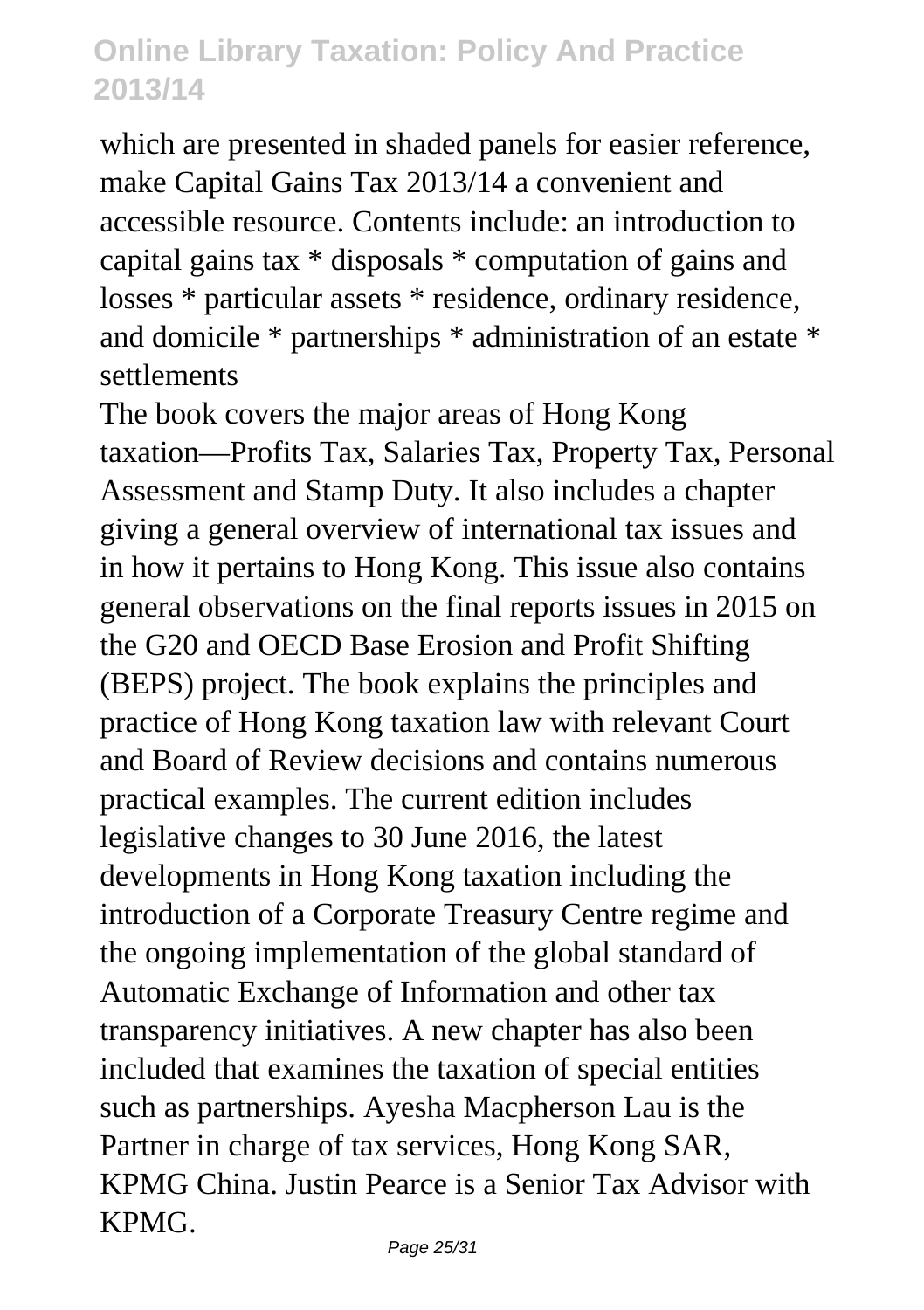HL 6 - Report on 2013-14 Capital Gains Tax 2013/14 Social Policy in a Cold Climate Employers and the Law: 2013–14 Anthology of Best Articles

Tax Policy Challenges in the 21st Century

Criminal Justice and Taxation

There is evidence that economic fraud has, in recent years, become routine activity in the economies of both high- and lowincome countries. Many business sectors in today's global economy are rife with economic crime. Neoliberalism and the Moral Economy of Fraud shows how neoliberal policies, reforms, ideas, social relations and practices have engendered a type of sociocultural change across the globe which is facilitating widespread fraud. This book investigates the moral worlds of fraud in different social and geographical settings, and shows how contemporary fraud is not the outcome of just a few 'bad apples'. Authors from a range of disciplines including sociology, anthropology and political science, social policy and economics, employ case studies from the Global North and Global South to explore how particular values, morals and standards of behaviour rendered dominant by neoliberalism are encouraging the proliferation of fraud. This book will be indispensable for those who are interested in political economy, development studies, economics, anthropology, sociology and criminology.

Core Tax Annuals Full Set includes 6 Core Tax Annuals plus CD-ROM and are all fully updated to the latest Finance Act. Great value in-depth tax guides that cover all facets of UK taxation. This set of Core Tax Annuals are written by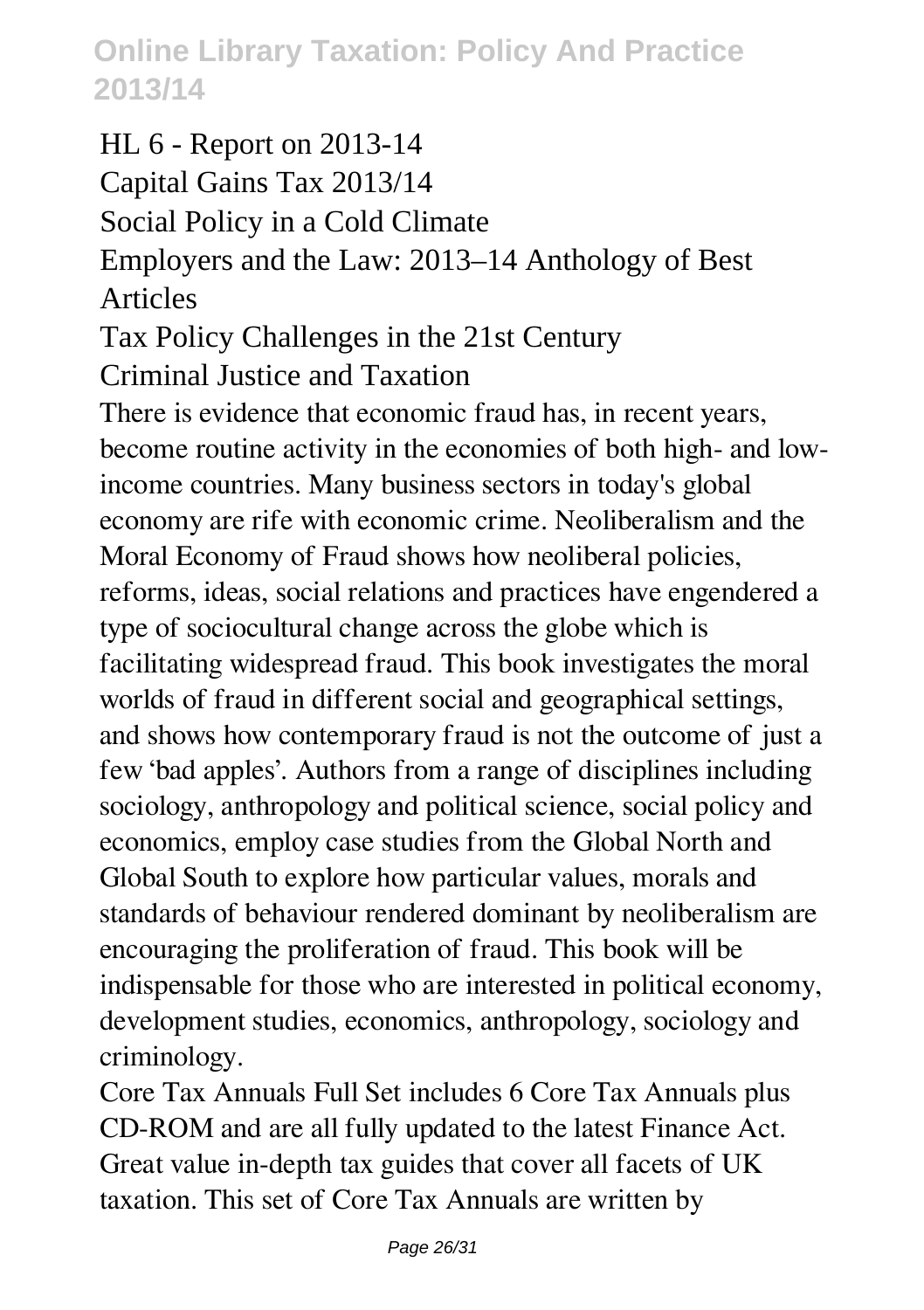Bloomsbury Professional's leading UK tax authors. There is no compromise on content or quality, each book examines the latest legislation and tax developments in detail. User-friendly and accessible, they show how to apply the new 2017/18 tax opportunities to your clients' financial affairs.Full set includes: Corporation Tax 2017/18 Capital Gains Tax 2017/18 Income Tax 2017/18 Inheritance Tax 2017/18 Trusts and Estates 2017/18 Value Added Tax 2017/18 PLUS a fully searchable CD-ROM containing the text from this year's titles plus content from the previous four years' editions.

The Core Tax Annuals Extended Set includes 8 titles plus a fully searchable CD-ROM: Corporation Tax 2016/17 by Pete Miller, Satwaki Chanda and Donald Drysdale; Capital Gains Tax 2016/17 by Rebecca Cave and Iris Wunschmann-Lyall; Income Tax 2016/17 by Sarah Laing; Inheritance Tax 2016/17 by Mark McLaughlin and Iris Wunschmann-Lyall; Trusts and Estates 2016/17 by Iris Wunschmann-Lyall and Chris Erwood; Value Added Tax 2016/17 by Andrew Needham. PLUS: National Insurance Contributions 2016/17 by Sarah Bradford; Stamp Taxes 2016/17 by Ken Wright

1. Income Tax : An Introduction, 2. Important Definitions, 3. Assessment on Agricultural Income, 4. Exempted Incomes, 5. Residence and Tax Liability, 6. Income from Salaries, 7. Income from Salaries (Retirement and Retrenchment), 8. Income from House Property, 9. Depreciation, 10 . Profits and Gains of Business or Profession, 11. Capital Gains, 12. Income from Other Sources, 13. Income Tax Authorities, 14. Clubbing of Income and Aggregation of Income, 15. Set-off and Carry Forward of Losses, 16. Deductions from Gross Total Income, 17. Assessment of Individuals (Computation of Total Income), 18. Computation of Tax Liability of Individuals, 19. Deduction Page 27/31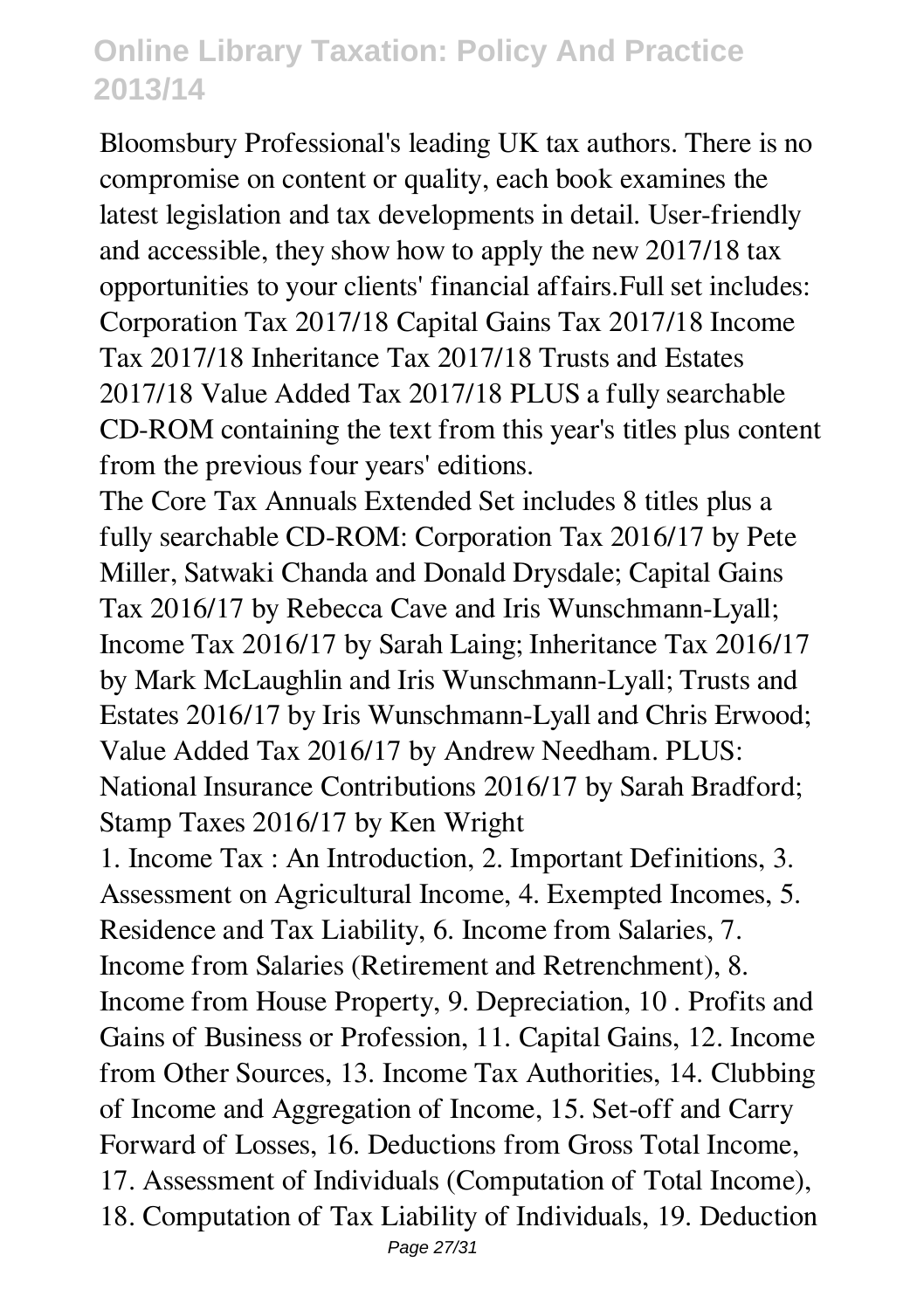of Tax at Source, 20. Procedure of Assessment, 21. Penalties, Offences and Prosecutions, 22. Appeal and Revision, 23. Tax-Planning, 24. Recovery and Refund of Tax, 25. Advance Payment of Tax. Provisions and Procedure of the Filing the Return of Income and e-Filing of Income Tax and TDS Returns, Rebate and Relief in Tax Examination Papers Policy and Practice

India Policy Forum 2013-14

Direct Taxes Law & Practice by Dr. R. K. Jain (25th Edition A.Y. 2020-21)

Neoliberalism and the Moral Economy of Fraud

Foundations for the LPC 2013-14

Rethinking equality and efficiency

Land Tax in Australia demonstrates how land tax operates and is administered across State and local governments in Australia. International expert Vincent Mangioni reviews the current status and emerging trends in these taxes in Australia and compares them with the UK, USA, Canada, Denmark and New Zealand. Using substantial original research, the author sets out what Australia must do through practice and policy to reform and bring this tax into the 21st Century. The need for fiscal reform and strengthening the finances of Australia's sub-national government is long overdue. These reforms aim to minimise the taxpayer Page 28/31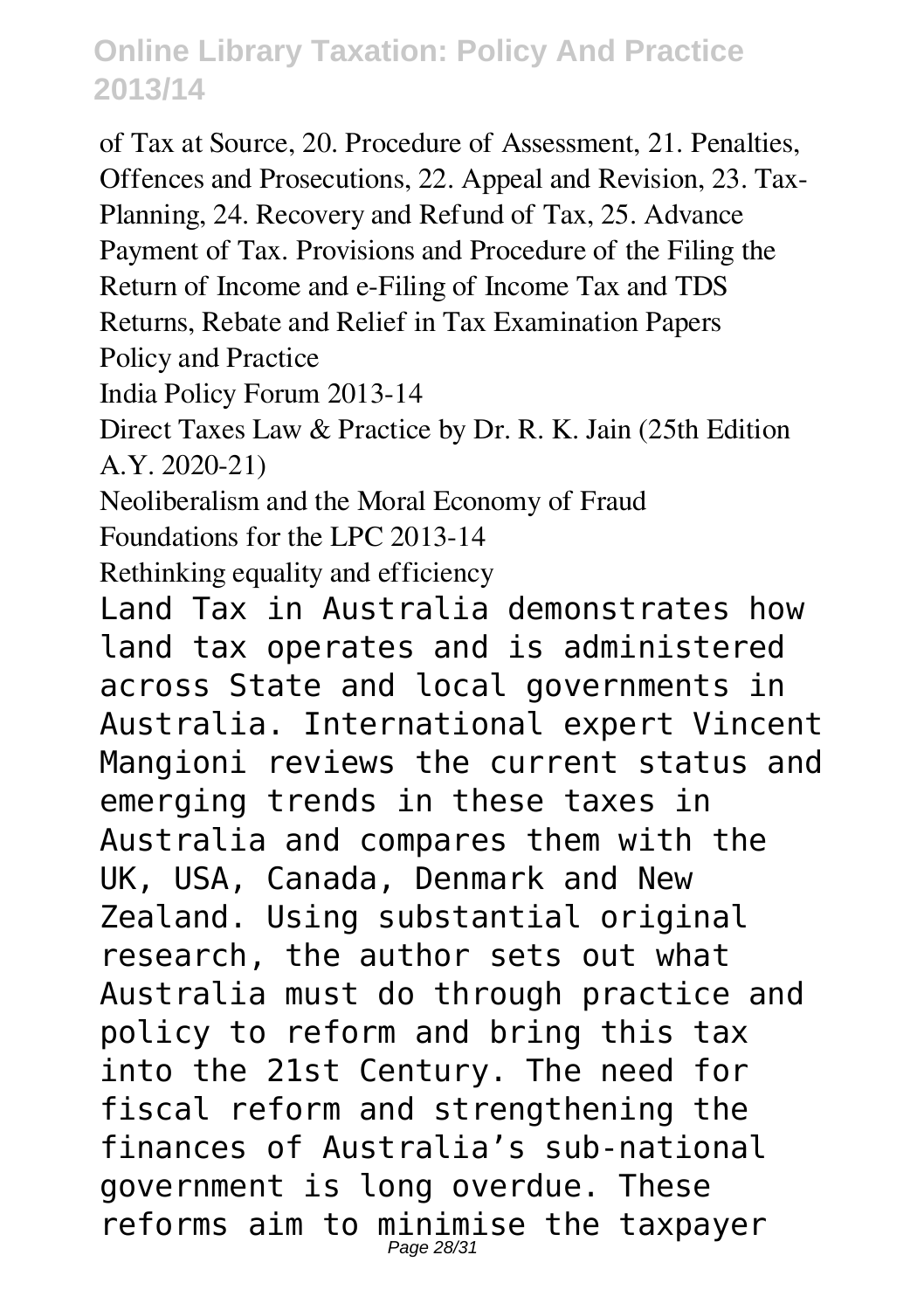revolts encountered in previous attempts at land tax reform, while improving tax effort in line with other advanced OECD countries. This book provides an essential resource for all property professionals working in development, valuation, law, investment, as well as accountants, tax economists and government administrators. It is highly recommended for students on property, taxation, legal and social science courses.

1. Income Tax–An Introduction, 2. Important Definitions, 3. Assessment on Agricultural Income, 4. Exempted Incomes, 5. Residence and Tax Liability, 6. Income from Salaries, 7. Income from Salaries (Retirement and Retrenchment), 8. Income from House Property, 9. Depreciation, 10. Profits and Gains of Business or Profession, 11. Capital Gains, 12. Income from Other Sources, 13. Income Tax Authorities, 14. Clubbing of Income and Aggregation of Income, 15. Set-off and Carry Forward of Losses, 16. Deductions from Gross Total Income, 17. Assessment of Individuals (Computation of Total Page 29/31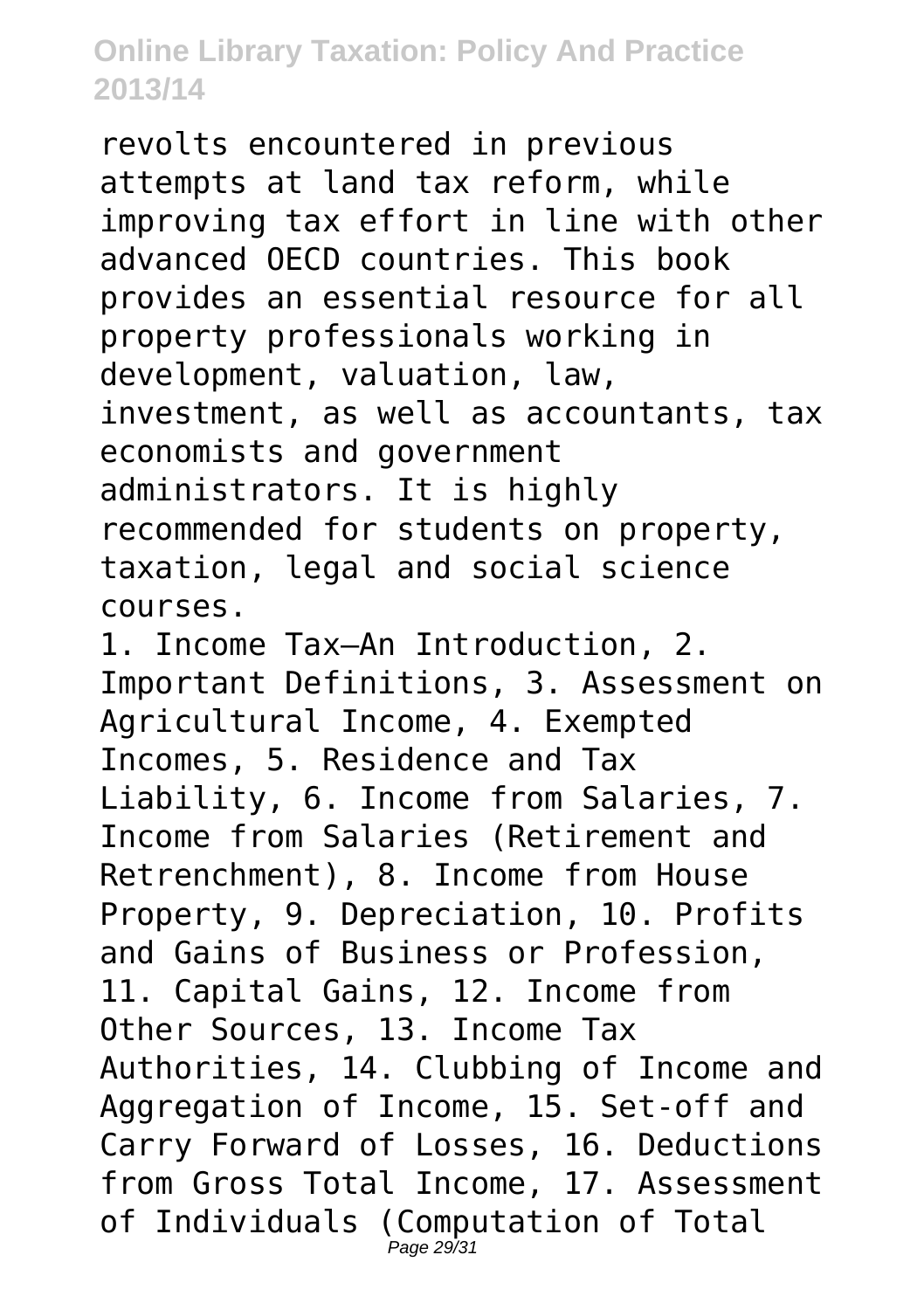Income), 18. Computation of Tax Liability of Individuals, 19. Deduction of Tax at Source, 20. Procedure of Assessment, 21. Penalties, Offences and Prosecutions, 22. Appeal and Revision, 23. Tax-Planning, 24. Recovery and Refund of Tax, 25. Advance Payment of Tax, 26. Assessment of Hindu undivided Family and Computation of Tax Liability, 27. Assessment of firm and Association of Persons and Computation of Tax Liability. · Rebate and Relief in Tax · Supreme Court Leading Cases · Provisions and Procedure of the Filing the Return of Income and e-Filing of Income Tax and TDS Returns, · Examination Paper Persistently high debt ratios in advanced economies and emerging fragilities in the developing world cast clouds on the global fiscal landscape. In advanced economies, with narrowing budget deficits, the average public debt ratio is expected to stabilize in 2013–14—but it will be at a historic peak. At the same time, fiscal vulnerabilities are on the rise in emerging market economies and lowincome countries—on the back, in Page 30/31